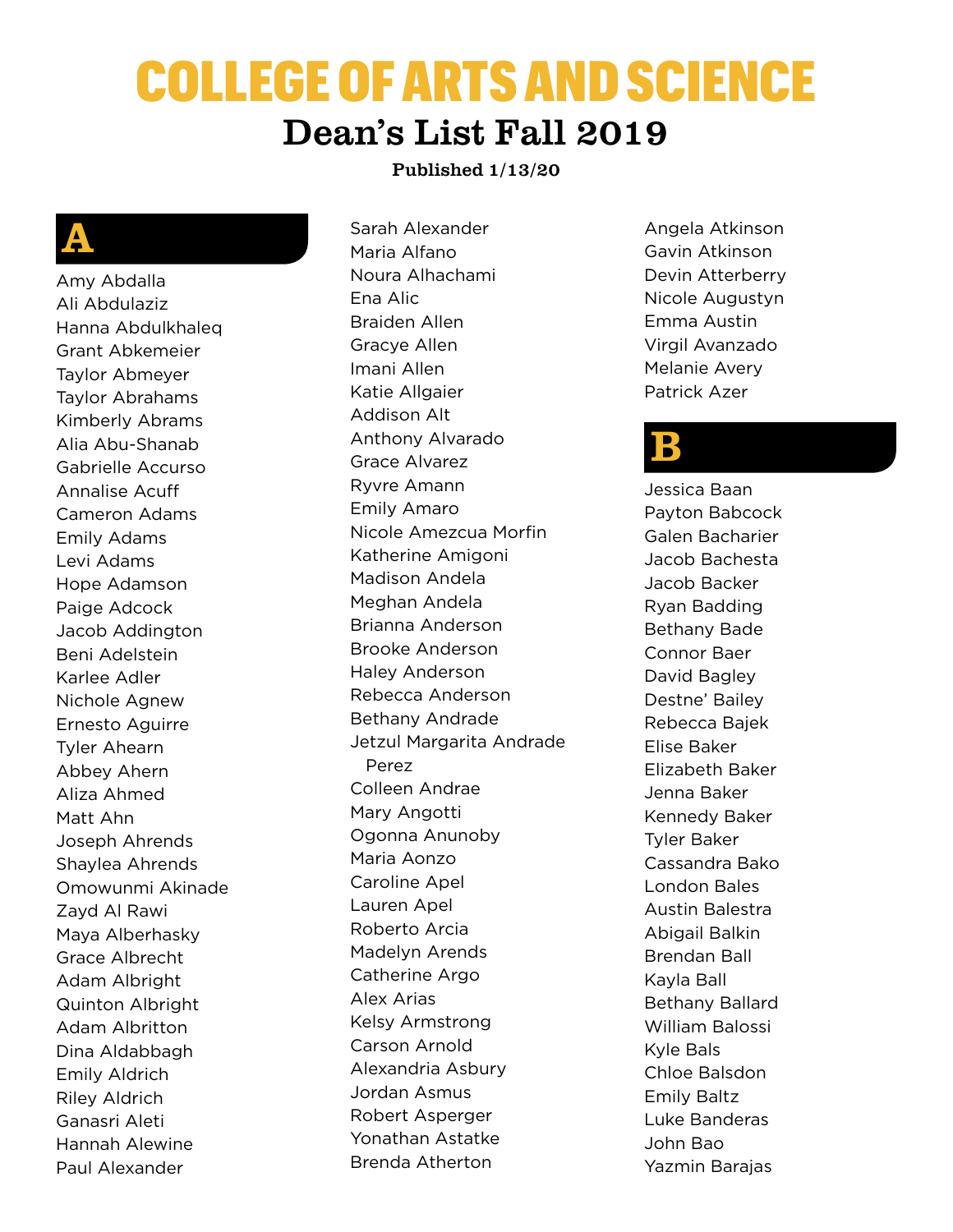Bryanna Barber Alec Baris Gabriel Barnes Matthew Barnes Meryl Barnes Shelby Barnett Vann Barnette Traci Baron Sofia Barreto Olivia Barrett Max Barrow John Barry Katherine Barry Payton Barry Samantha Barry Natalie Barta Tyler Barta Katelyn Bartels Brandon Bartlett Mia Bartolotta Cole Barton Madeline Basham Chelsea Basore Johanna Bastas Sami Baugher Elise Baumann John Baumann Kelsey Bausback Andrew Baxendale Luke Baxter Lauren Bayne Mason Baynes Kyli Baysinger Thomas Bazley Lauren Bean Mary Bean Harrison Bearrows Alexis Beauchamp Mackenzie Beaver Elijah Bechtel Leslie Becker Courtney Beckett Maggie Beckett Alexandria Becks Olivia Bedor Hannah Beebe Katelyn Beebe Caroline Been

Grace Behrle Rachel Behrndt Blythe Beldner Jodelyn Belew Jennifer Belisle Brandt Belk Bailey Bell John Bell Julianna Bell Natalie Bell Madison Bellamy Isabelle Bellinger Jason Belval Emma Belvin Don Benincasa Amanda Bennett Briana Bennett Emma Bennett Kear'A Bennett Allison Bentz Taylor Berke Mia Berkstresser Alexa Berry Jaclyn Berry Sophia Berte Rylee Berti Aliya Bertrand Maisie Bess Mariah Best Weston Betz Abuzar Bhatty Ali Bhatty Mandar Bhoyar Tyler Bickmeyer Emily Bierma Jacob Biever Krista Biggar Ashley Bigos Nicolas Bilinski Madison Billingsley Alexandra Binaei Vincent Biondo Danielle Bishop Jeffrey Bittle Sarah Blachar Jessica Blake Kristin Blake Caitlin Blakeley

Jacob Blank William Blanton Jarrod Blaylock Sydney Blecha Abigail Blenk Isabelle Blevins Lydia Block Claire Blomberg Samantha Blondin William Bloss Anna Blue Skyler Blumhorst Mora Boatman Carly Boccardi Henry Bodde Nicholas Bode Jeffrey Bodeen Keith Bodenhamer Hannah Bodenhausen Natalie Boehmer Laurel Boeman Jaida Bogan David Bogar Jenna Bohler Edward Bohnert Abigail Bohon Nicolas Bohorquez Leea Boivin Genna Boland Eli Bolding Austin Bolin Erin Bollinger Katlyn Bond Emmaline Bone Jonathan Bonney Mara Bono Ashley Boone Logan Boone Austin Boots Isabelle Borchardt Toni Borecky Quentin Borengasser Alexis Borgstadt Alexis Boring Rachel Boro Matthew Borrelli Courtney Botkins Brock Boulware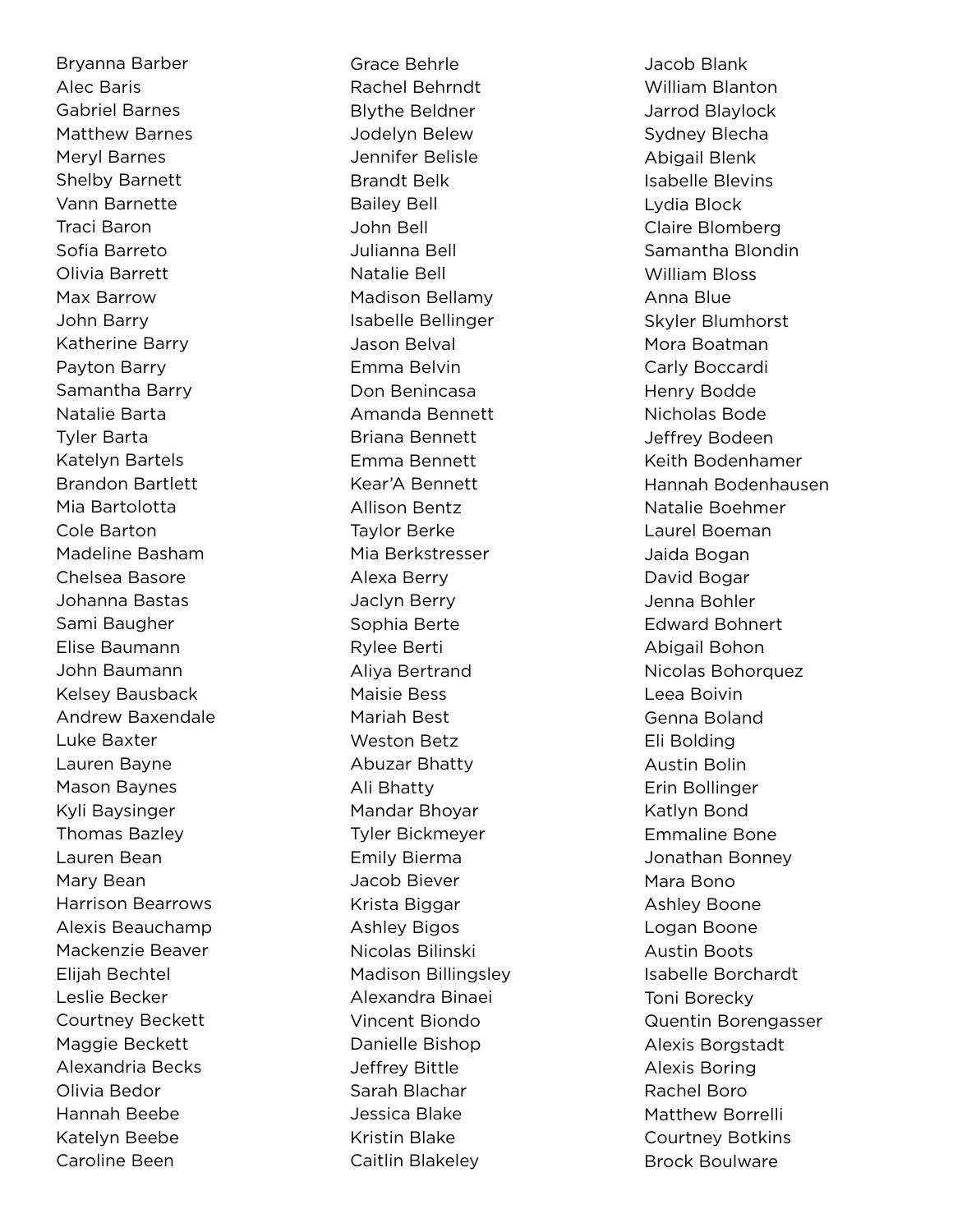Madelyn Bourgoine James Bowen Elly Bowles Megan Boyd Mary Boyer Timothy Boykin Matthew Bozeman Mia Brader Austin Bradfield William Bradley Aminah Bradley-Pikes Alex Bradshaw Lillian Bradshaw Abby Brady Lauren Brady Mary Bransford Grant Branstetter Katrina Gallardo Brathwaite Colin Braun Parker Braun Sydney Breedlove Vincent Brennan Kelly Brenner Cameron Brewer Maria Briceno Landon Brickey Aiden Bridges Jacob Briley Cierra Britt Bradie Britzmann Troy Brocaw Michelle Brodersen Sabrina Brons Halley Brooks Margaret Brooks Wensdai Brooks Isabella Brouster Elena Brown Elijah Brown Hayden Brown Kailey Brown Kennedy Brown Kyra Brown Meghan Brown Seth Brown Vincent Brown Ashley Brubaker Jordan Bruner

Taylor Brungardt Alex Bryant Jack Buford Hieu Bui Channing Bullock Madeleine Bunten Lane Burdette Kyle Burdine Brennan Burgess Hannah Burke Joseph Burke Sophie Burke Jennifer Burkhart Olivia Burnett Maryn Burns Catherine Burton Emma Burton Elizabeth Busch Mara Busch Jacob Bush Rachel Bush Nathan Butcher Robert Butler Tanner Butler Truman Butler Anna Buturla

## C

Lucy Caile Allyson Caisley Dylan Calhoon Michael Callahan Margaret Callihan Dylan Callistein Gabriel Calvin Lexi Camp Annemarie Campbell Averey Campbell Carson Campbell Theresa Campbell Emily Canchola Grace Cannon Drew Cantrell Benjamin Canty Claire Cardwell Megan Carey Lane Cargile

Mariah Carli Casey Carlisle Ana Carlton Brianna Carman Bailey Carmichael Kayla Carney Michael Carney Katherine Carns Isabella Carr Paula Carrera Emma Carroll Matthew Carroll Aaron Carter Amory Carter Jesse Carter Quinn Cartwright Sophia Caruso Fallon Caruth Mary Carver-Horner Caleb Casanova Meghan Cashell Katherine Cassani Joanna Cassella Brendan Castiller Macy Catlett Jacob Cavaiani Serena Cepeda Maria Ceriotti Bryn Chambers Beau Chandler Nolan Chapman Allison Chase Lewis Chastain Marc Chauvin Sienna Chavez Alexis Cheatham Alaric Chen Kevin Chen Yi Chen Kara Cheslock Crystal Cheun Ruth Chi David Chien Nicholas Childers Olivia Childs Emilia Chiriboga Sydney Chism Nicholas Choma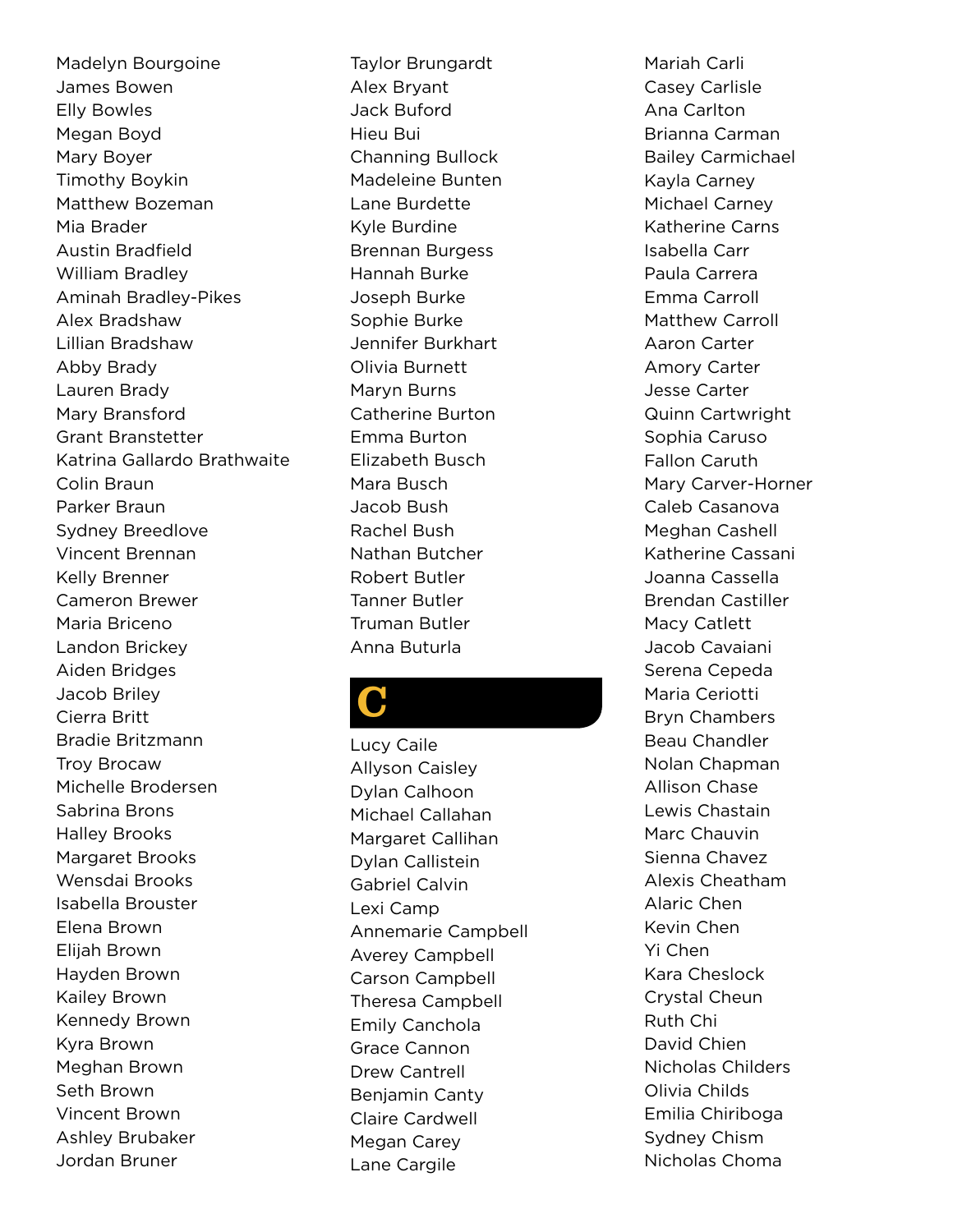Ericka Chrisman Kyle Chrisman Malori Chrisman Allison Christiansen Isabelle Christiansen Catherine Chun Christina Chung Megan Ciaramitaro Jillian Cilek Collin Cira Aidan Clark Autumn Clark Fionna Clark Kadie Clark Logan Clark Taylor Clark Erin Clarke Wesley Clarkston Alison Clay Erin Clay Mackenzie Clayton Michael Clement Sophia Clement Bryce Clemons Chase Cline Christian Cmehil-Warn Connor Cochran Sabrina Cockerham Sydney Coffey Adam Cohen Christopher Coker Claire Colby Arnold Cole Juliana Cole Megan Cole Brittney Collier James Collier Grace Collins Payton Comer Grace Compton Madison Conatser Emily Condra Kaylie Conger Isabella Conley Eric Connelly Rachel Conrad Kordero Conversi Bradley Cook

Gwyneth Cook Jessica Cook Kevin Cook Maxwell Cook Kyle Cool Olivia Coon Emma Cooney Casie Cooper Emily Cooper Lydia Cooper Madelyn Cooper Sofia Copat Emily Copeland Joseph Corey Calissa Cormier Andrew Corner Daniela Correa Carrero Jennifer Corrigan Cristiana Cottone Carrington Cottrell Bryanna Counts Kendra Cowart Brayden Cox Brian Cox Crystal Cox Della Cox Colby Crabtree Kathryn Craddock Samantha Craig Caroline Crane Elizabeth Crank Madison Creach John Creasy Emma Critchfield Rayanna Crites Hannah Cronin Patrick Cronley Marisa Cropp Mary Cross Zoe Lucy Cross Reece Crossan Jackson Crowley Madeline Crozier Jarod Crum Alexis Cruz Bela Cseri Kelsey Cuggino Yuan Cui

Connor Culleeny Nicholas Culley Zachary Culley Noah Culpepper Addison Culver Nathaniel Culwell Sydni Cummins Aziza Cunningham Quinn Cunningham Adam Cunnyngham Justin Cupps Bradley Curl Megan Currie Mark Curtin Kassie Curtis Enrico Cusimano Wil Czeschin Madison Czopek

#### $\mathbf D$

John D'Arcy Drew Dahlquist Katelin Daino Jacob Dalton Hunter Damron Caitlin Danborn Micaylyn Darby Zoe Darnell Lucas Daub Kelli Daugherty Samantha Daum Dustan Davidson Samantha Davidson Abigail Davila Alana Davis Bradley Davis Cassidy Davis Grace Davis Isabelle Davis John Davis Madison Davis Maline Davis Mary Davis Matthew Davis Morgan Davis Nicholas Davis Sinclaire Davis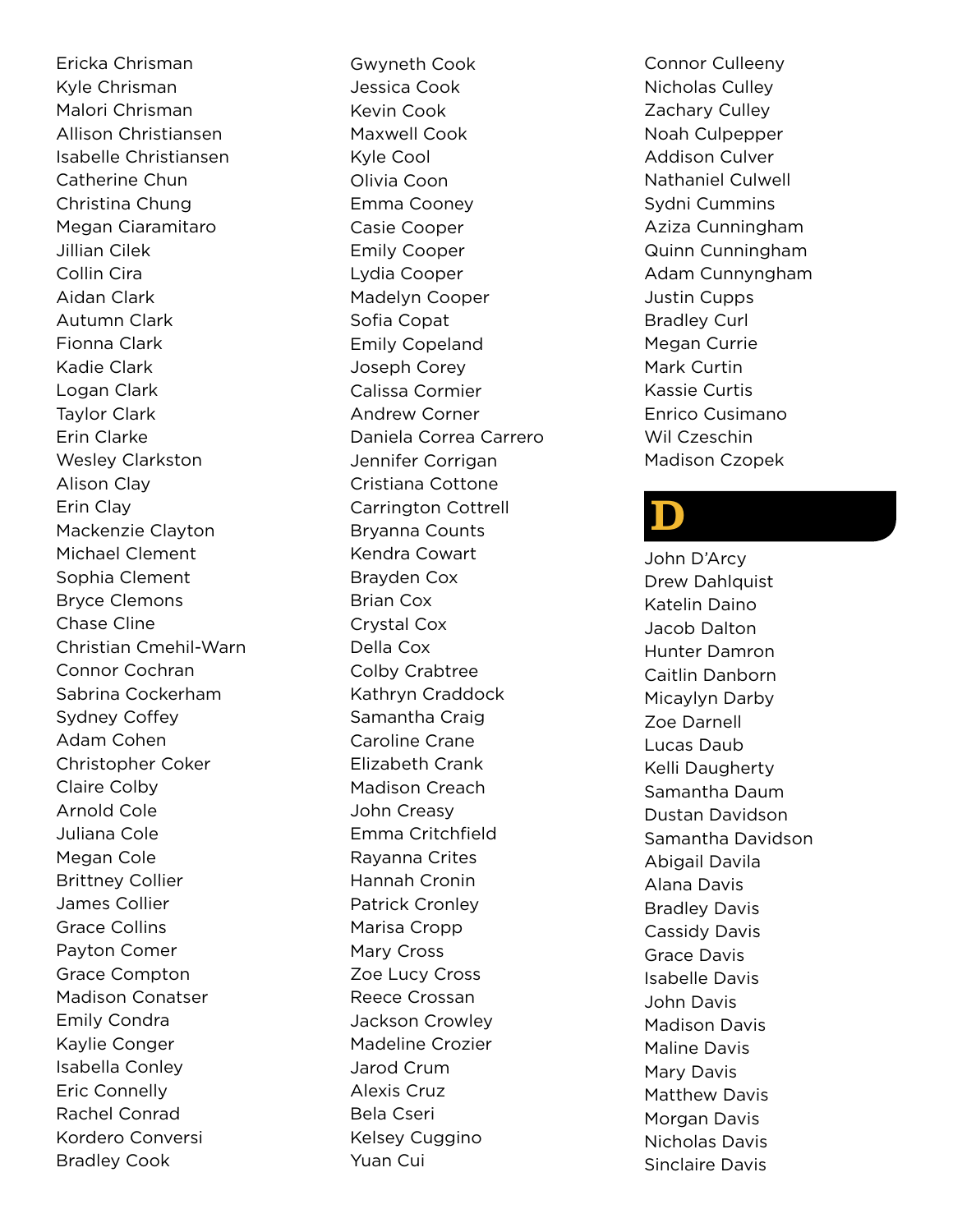Sophia Davisson Alexis Daw Trevor Day Hannah Deaver Jonah DeBeir Samantha DeBenedetti Olivia Decker Zoey Degen Abigail Degroot Matthew DeHass Grace Deien Isabella Delancy Mary Delano Kiara Delgado Asiya Delic Reeve Delmas Thomas DeLong Spencer DeLucia Anna DeMeyer Ashlynne Dempsey Patricia Denn Audrey Dennison Zachary Denton Stefan Derra Nora Derry Jessie Deterding Alexander Deutsch Madison DeVelasco Dillon Dewey Kylie Dickerson Jade Dickinson Colin Dierkes Marisa Dietrich Trey Dillard Nia Dillon Isabella DiMercurio Briana Dinwiddie Nicholas Dipietro Bianca Ditucci Diya Divyakumar Jesse Dixon Faith Dixson Khalil Diya David Dobbler Afi Dobson Beyonce Dockery Alexandra Dockins Danielle Dodson

Chayse Doerr Emily Dofing Sean Dolan Sarah Donahoe Haly Donaldson Hexiang Dong Kathryn Donnelly Adriana Doolin Derek Dopler Kelsey Dorlac Allison Dorsey Lana Dorsey Darian Doser Mark Doss Joseph Doty Bailee Dougherty Braxton Douglas Joshua Dowell Dawson Downing Lauren Drainer Cylee Drake Kelly Draper Ali Drapp Casandra Draudt Mikaela Drewel Derric Drigalla Anlun Duan John Dubois Danielle DuClos Cameron Duello Collin Duffy Margaret Duffy Vladimir Duka Jesse Dummermuth Andrew Duncan Brylee Duncan Dillon Dunn Sydney Dunn Maureen Dunne Brendan Durbin Lindsay Durdle Caden Durr Erica Dykes

#### $\bf{E}$

Emily Eason Elizabeth Eastlund

Sierra Eaton Jackson Ebersole Acelin Eck Marian Eck Jonathan Edens Emma Edgar Jake Edgar Jesseca Edie Jake Edington Kailey Edmundson Emily Edwards Madelyn Ehler Briley Eilers Hannah Eisenbarth Addison Eisley Amber Eisterhold Emma Elbert Danielle Elking Spencer Eller Alexandria Elliott Alexandria Elliott John Elliott Ari Ellis Brock Ellis Jane Elliston Annie Ellzey Haydn Elsey Kenan Elzoobi Hunter Embrey Esirioghene Emeje Ashley Emms Darrian Engberg Rebecca Engen Joshua Engle Madison Enright Lucas Erdman Alyssa Erhart Dawson Erholtz Meredith Erickson Morgan Erutti Kasey Ervin Andrew Estep Taylor Estraca Rachel Etwaroo Kenady Evans Kimberly Evans Laura Evans Madison Evans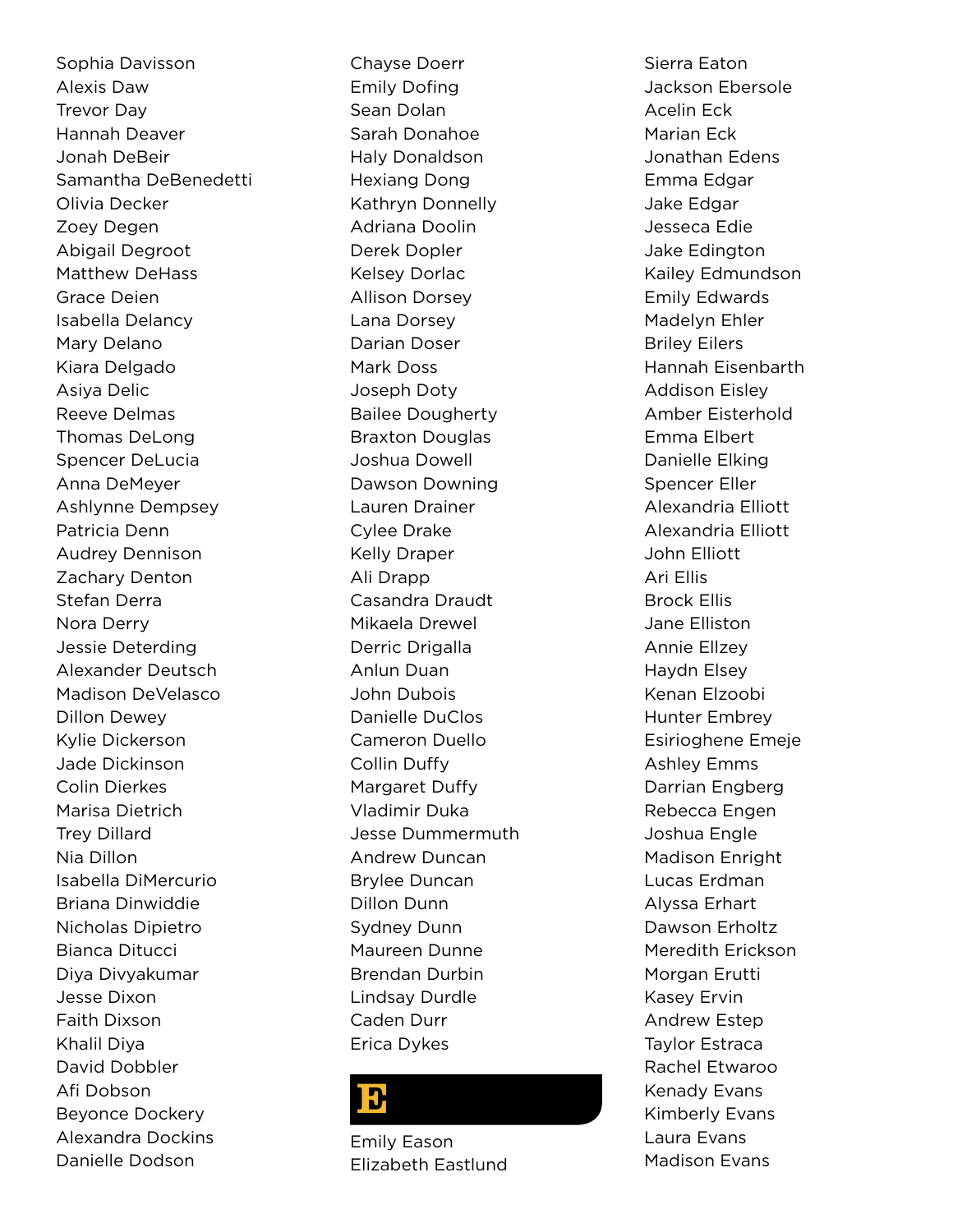Taylor Evans Charles Eversman Ahriana Eyerman Serenity Eyerman

#### <mark>ין</mark>

Thomas Factor Gbemisola Fadeyi Otto Fajen Ryan Fangmann Ayan Farah Alyssa Farber Abigail Farrow Taiwo Fatoki Morgan Faust Sarah Faust Eduardo Favela Eleanor Fay Robert Fears Ashley Feldberg Mary Fellows Courtney Felten Sydney Feltenstein Cameron Fenton Mara Fenwick Joseph Ferguson Kathryn Ferguson Rachael Ferguson Sarah Ferrell Maxwell Ferry Samuel Fessehaye Savannah Feterl Elizabeth Fetzer Andrew Fiaush Elizabeth Fife Noah Filla James Finch Elizabeth Finck Michael Fine Madison Finegan Rebecca Fink Katharine Finnerty Derek Fiquet David Fischer Sarah Fisher Rachel Fisk Tyler Fitton

Chase Fitzpatrick Abigail Flanders Elizabeth Fleming Elizabeth Fletcher Michael Flinchpaugh Jourdan Flores Madison Flower Kirsten Flowers Daylen Flynn Elizabeth Fochtmann Alexander Foerstel Ivan Fontcha Gabrielle Foppe Samuel Forbes Brandon Ford Allison Formigoni Brianna Forrey Hannah Foster Ian Foster Savannah Foster Deja Fowler Heaven Fowler Emerson Fox Margaret Fox Hayley Frank Max Frank Miranda Frankenbach Holden Franklin Eden Fraser Rebecca Fraser Kiara Frauenhoffer Rebecca Frazer Ryan Frazier Griffin Frechette Noah Free Kora Freeman Lauren Freiburg Mackenzia French Kayla Frentzel Kaitlyn Frerking Katherine Freund Joseph Frimel Peter Frohne Evan Frook Sarah Frost Edward Frumkin Laura Frymire Bryce Fuemmeler

Logan Fuemmeler John Fulkerson Brett Fuller Tanner Fuller Jazmine Fullerton Cameron Furbeck Juliet Furlong Jacob Furlow Nathan Furnas Hannah Fussner

### G

Mohamed Gaballah Mary Gadbois Madesen Gage Joseph Galante Anthony Galanti Kadir Galban Suarez Lauren Galey Erin Gallagher Isuru Gamlath Cody Gammon Sarah Gammon Catherine Gandhi Mira Gandhi Maureen Ganey Kelly Gann Kylie Gannan Matthew Gao Bridget Gapastione Paige Gapski John Garagnani David Garcia Jessica Garcia Alex Gardner Alex Gardner Ashwin Garlapaty Morgan Garnhart Madison Garrett Nicole Garrett Olivia Garrett Olivia Garrison Grant Garske Makayla Garza Lauren Gast Natalie Gatten Isabella Gebhardt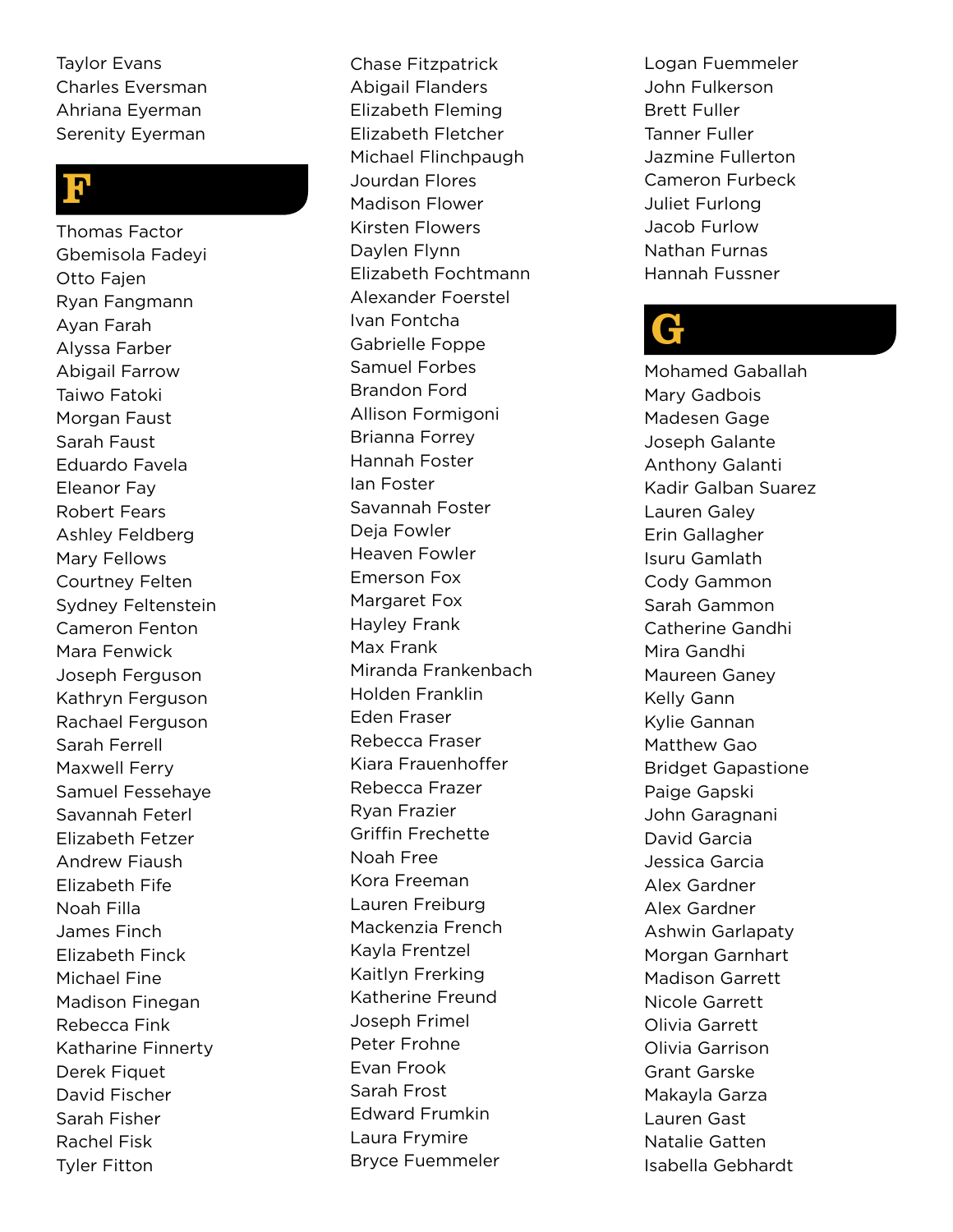Alyssa Gederman Grace George Emile Gephart Euphemia Gerdts Emmalyn Gerhardt Mackenzie Germino Gottlieb Gerstenecker Kale Gerstner Clayton Gerwitz Riley Gesling Mackenzie Gettel Ronel Ghidey Marissa Gianino Kali Gibbs Calista Gibler Madison Giddens Alexandra Giles Kai Gilkey Sean Gillespie Emily Gilley Julia Gilman Sarah Gilmer Andrew Gilstrap Riley Girardier Eva Gladney Leah Glasser Katherine Gleason Anna Glorioso Charlee'ette Glover MacKenzie Glover Kathryn Gluesenkamp Samantha Gnuse Kelsey Godier Thomas Godsil Sydney Goehler Mackenzie Goetz Annalise Gogarty Tess Goldberger Gabrielle Goldin Isabel Goldman Evander Gonzalez Juan Gonzalez Emma Gooch Benjamin Goodfellow Kamryn Goodlet Karen Goodnight Ellen Goodrich Miles Goodwin

William Goodwin Andrea Gordon McCade Gordon Elena Gorincioi Keri Gottberg Victoria Goudeau Emma Gould Nicholas Graham Cameron Grant Kristin Grant Sarah Grant Zachary Grant Cody Grasher Bryson Grau Emma Graul Addison Gray Daniel Gray Kyrsten Gray Nicole Greco Abigail Green Amie Green Madison Green Raynesha Green Lauren Greiner Sydney Grellner Tyler Grellner Kori Grey Kate Griese Patrick Griffin Taylor Griffin Brittany Grim Claire Grissum Haley Gronniger Ryan Groom Emily Groppe Melody Gross Sidney Gross Jenna Grossman Gabrielle Groves Johnathan Gruebbeling Luke Guerdan Zhilin Guo Kody Gustafson Joseph Gutierrez Carlos Guzman Nunez Jackson Gysbers

#### H

Gina Hackett Michael Hackmann Jamie Hafenstine Olivia Haffner Levi Hagar Erin Hagemann Jacob Hager Victoria Haggerty Ashley Hagstrom Kayla Hahn Kevin Hahn Monika Haines William Haithcoat Lane Hale Ian Haley Alexis Hall Mary Hall Olivia Hall Sarah Hallam Elias Halwaji Kassidy Ham Gabrielle Haman Makenna Hamilton Myuah Hamilton Seth Hammack Kevin Hammer Katelynn Hammett Luke Hammock Jamie Hammond Jadyn Hancock Alaina Hand Blake Hanes Anna Hanley Julia Hansen Sarah Hanske Warren Haralson Aubree Hardesty Julia Hardiek Danielle Hardy Sean Harman Nicholas Harp Darra Harper Emma Harper Nicholas Harris Paige Harris Jayla Harrison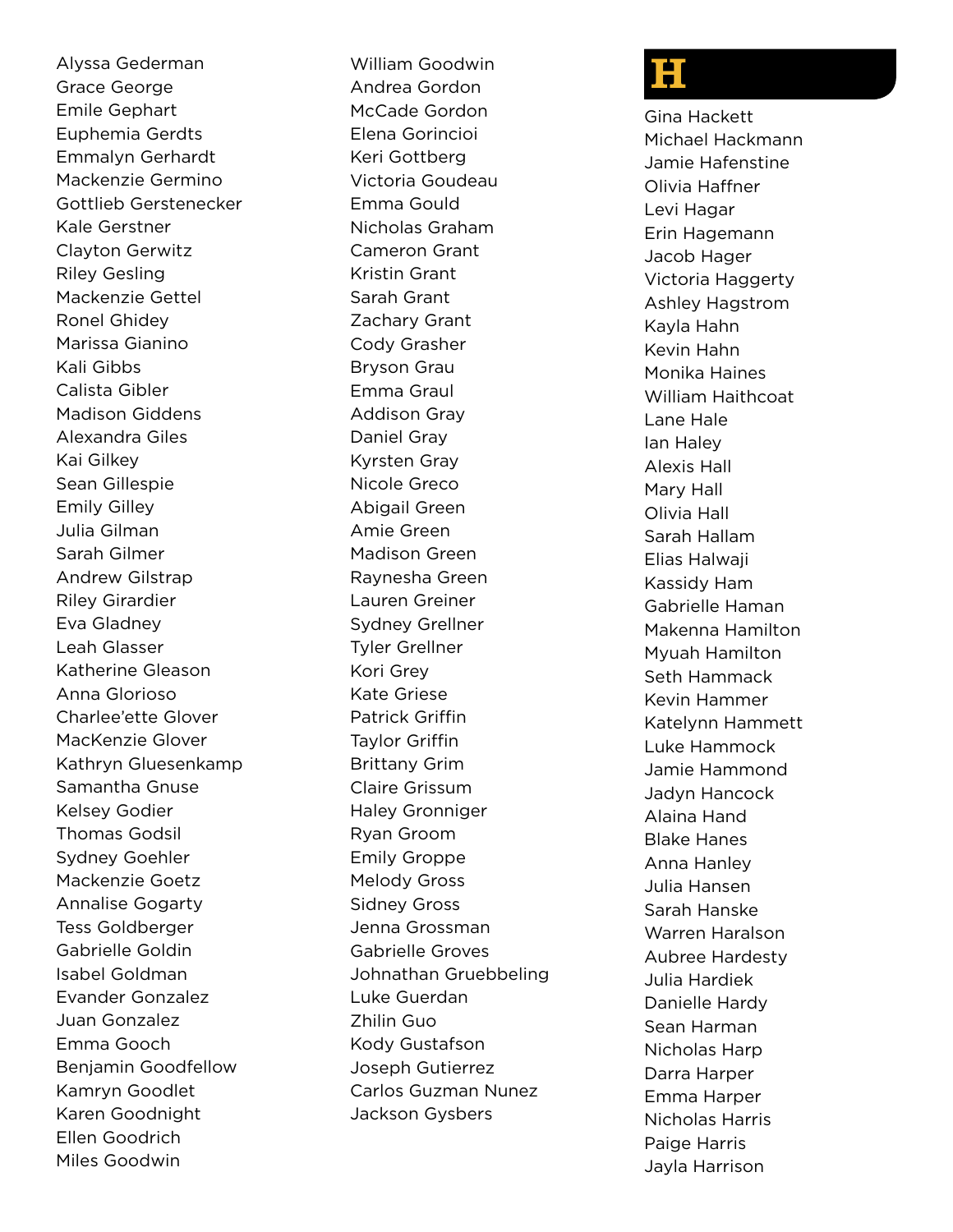Rachel Harter Daniel Hartig Claire Hartmann Elizabeth Hartnagel Destiny Hartsfield Sarah Haselhorst Mohammad Hassan Mohammad Hassan Rachael Hatchett Kyle Hatten Nolan Hauck Hanna Haupt Nicholas Hauser Olivia Haux Jillian Hawk Samantha Hawken Emily Hawkins William Hawkins Brenden Hay Abigail Hayden Dylan Hayden Allison Hayes Campbell Hayes Keir Hearne Natalie Heath Trista Heavin Sabrina Heffern Rachel Hehr Benjamin Heigele Sally Heil Chase Heim Marigrace Heinze Paige Hellmann Gwyneth Helm Audrey Helmuth Matthew Hemmersmeier Jack Hemminghaus Ava Hemwall Shannon Henderson Tiana Henderson Dalton Hendrix Clayton Henning Grant Henning Mitchell Henning Carletta Hensley Samantha Henson-Smith Madeline Herbert Landon Heriford

Camden Hernandez Vivian Herzog Jake Heyen Alexandra Hickey Emily Hickey Colton Hicks Jeron Hicks Sarah Higgins Mia Higgins-Thomas Allison Hildebranski Luke Hiles Jacob Hiley Alex Hill Kailyn Hill Maya Hill Riley Hill John Himmelberg Andrew Hinderliter Emmalee Hitchcock Samuel Hitchcock Patrick Hoback Miki Hodel Baker Hodges Liesel Hoedebecke Brooke Hoeferle George Hoekel Allison Hoerr Kaitlyn Hoevelmann Brendan Hoffmann Clay Hoffmann Ethan Hoffmann Tyler Hoffmann Emily Hogan Felicia Holbrook Samantha Hole Lauren Holinsworth Hannah Holladay Savannah Hollaman Victoria Hollingsworth Jaydn Hollis Amanda Hollomon Kyler Holloway Nathan Holtmeyer Grace Holton Catherine Holtzman Kody Hopen Clayton Hopton Kade Horacek

Philip Horn Joshua Horsey Jacob Horton Kennedy Horton Jacob Hough Madeleine Housh Jack Houston Ashtyn Howard Zachary Hrastich Jia Hsieh Haiting Hu Dafne Huacuz Jinya Huang Michelle Huang Nicholas Hubbuch Andrew Huber Jude Huck-Reymond Baylee Hudson Haley Hudson Katharine Hudson Matthew Hudson Kayla Huff Kailey Huffaker Brett Huffington Andrew Huggins Colin Hughes Lyndsay Hughley Madison Huitt Jack Hulse Sterling Humburg-Cage Eric Humphrey Alyssa Hunsaker Abigail Hunt Conor Hunt Elizabeth Hunt Olivia Hunt Allisen Hunter Katrin Hunter Vladislav Husyev Andrea Hutchinson Jasmine Hutchinson Catherine Hutinett Alexander Hutson Rian Hutson Brian Hybben Jr Haley Hynes Lauren Hynes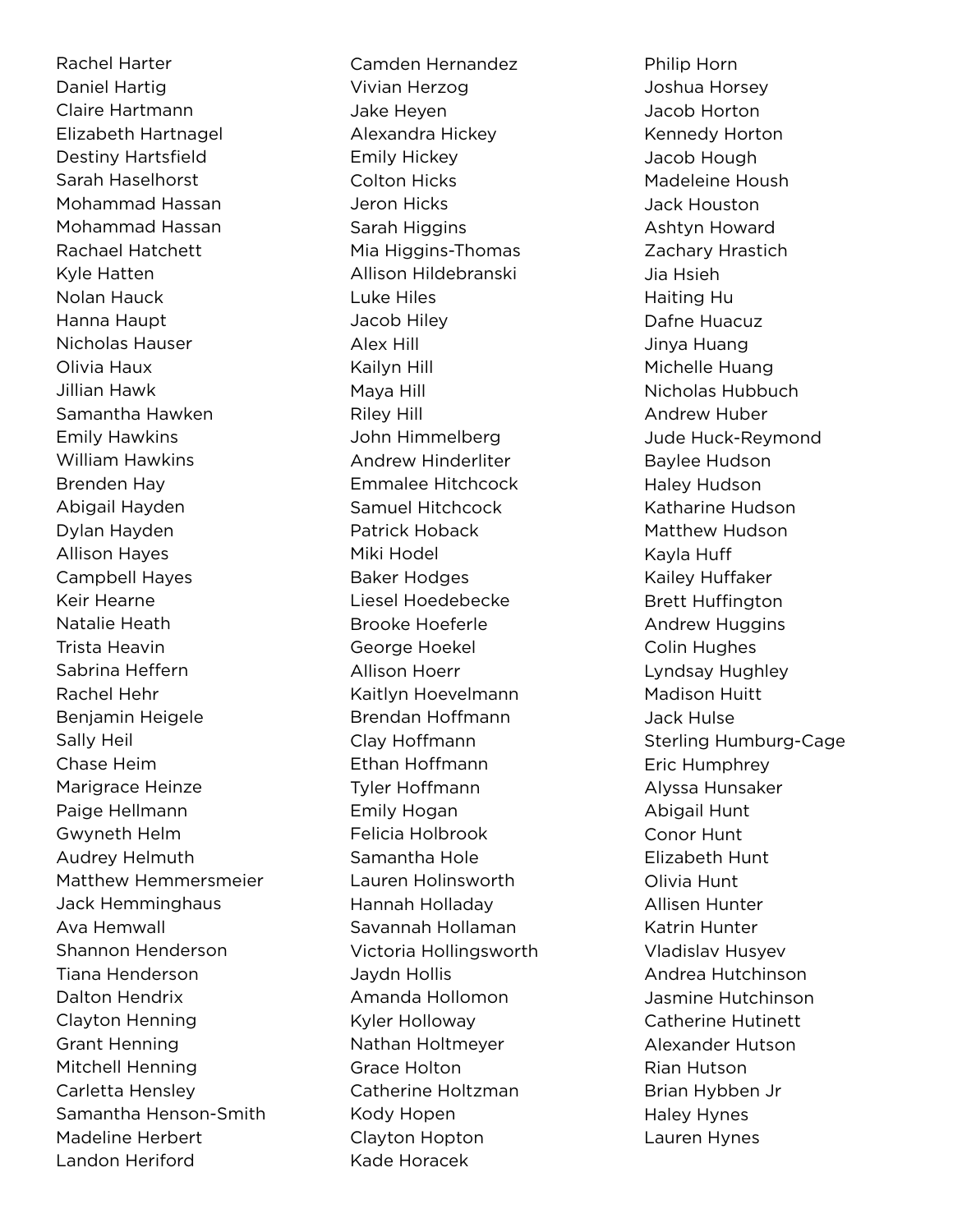#### I

Chon Iao Khalid Ibdah Susan Ibe Elizabeth Ihrke Lily Ikoh Natnicha Imkaew Chance Inman Emily Inman Samantha Inman Koda Inman-Ahlstrom Anna Inslee Beatrice Ioannou Jacob Irmen Isis Irving Skylar Irwin Kylee Isom Brett Ives Kendall Ivey Brittany Izzo

#### J

Rebecca Jackoway Aidan Jackson Noah Jackson Olivia Jackson Katherine Jacob Tyler Jacobs Samantha Jacobsmeyer Jarrett Jacques Gregory Jacquin Kelsey Jaeger Merna Jajou Lorelei James-Michaelis Taylor Jancetic-Bidelman Maddie Janes Malyka Janjua Martin Jaskiewicz Meadow Jayko Olivia Jeckel William Jeffrey Tate Jeffries Arin Jemerson Henry Jemison Alexis Jenkins

Madalyn Jenkins Samuel Jenkins Damon Jennings Morgan Jennings Taylor Jennings Noel Jerrell Sadie Jess Shulei Jiang Jaren Jimenez Dayton Job Camden Jobe Emma Johlie Jessica Johns Bryce Johnsen Brooklyn Johnson Emma Johnson Hope Johnson Kearra Johnson Lyndsey Johnson Makenzie Johnson Margaret Johnson Megan Johnson Michael Johnson Paige Johnson Samantha Johnson Kennedy Johnson-Fue Allison Jokerst Kenlee Jonas Alexandra Jones Andrew Jones Anna Jones Benjamin Jones Lauren Jones Millenna Jones Riley Jones Samuel Jones Tayus Jones Ariel Judd Kendal Judge Vaida Juma Gabriela Jurkiewicz

#### K

Niabari Kaanagbara Raina Kabra Katherine Kacena Kelly Kaestner

Kathryn Kaiser Manuela Kalamboukas Aravind Kalathil Salifyanji Kalengo Alyssa Kalleberg Kathryn Kane Matthew Kane Lydia Kappelmann Haleigh Karl Aerin Karrenbrock Stephen Kassing Aly Kasten Jordan Kausler Natalie Kay Payton Kearns Ashley Kee Brett Keele Samantha Keeler Owen Keeley John Keeton Megan Keil Grace Keith Caitlin Kelleher Erin Keller Daniel Kelly Lydia Kelly Shelbie Kelly Alexandra Kelsch Colin Kelsey Micaela Kemerling William Kemp Caitlin Kenney Malaithong Keopine Christi Kern Audrey Kerns Sarah Kerns Cameron Kerr-Grant Emily Kessel Julia Keszycki Colton Key Lea Khoukaz Casey Kilburg Emily Kilen Daniel Kim Natalie Kim Matthew Kimbal William Kimminau Eric King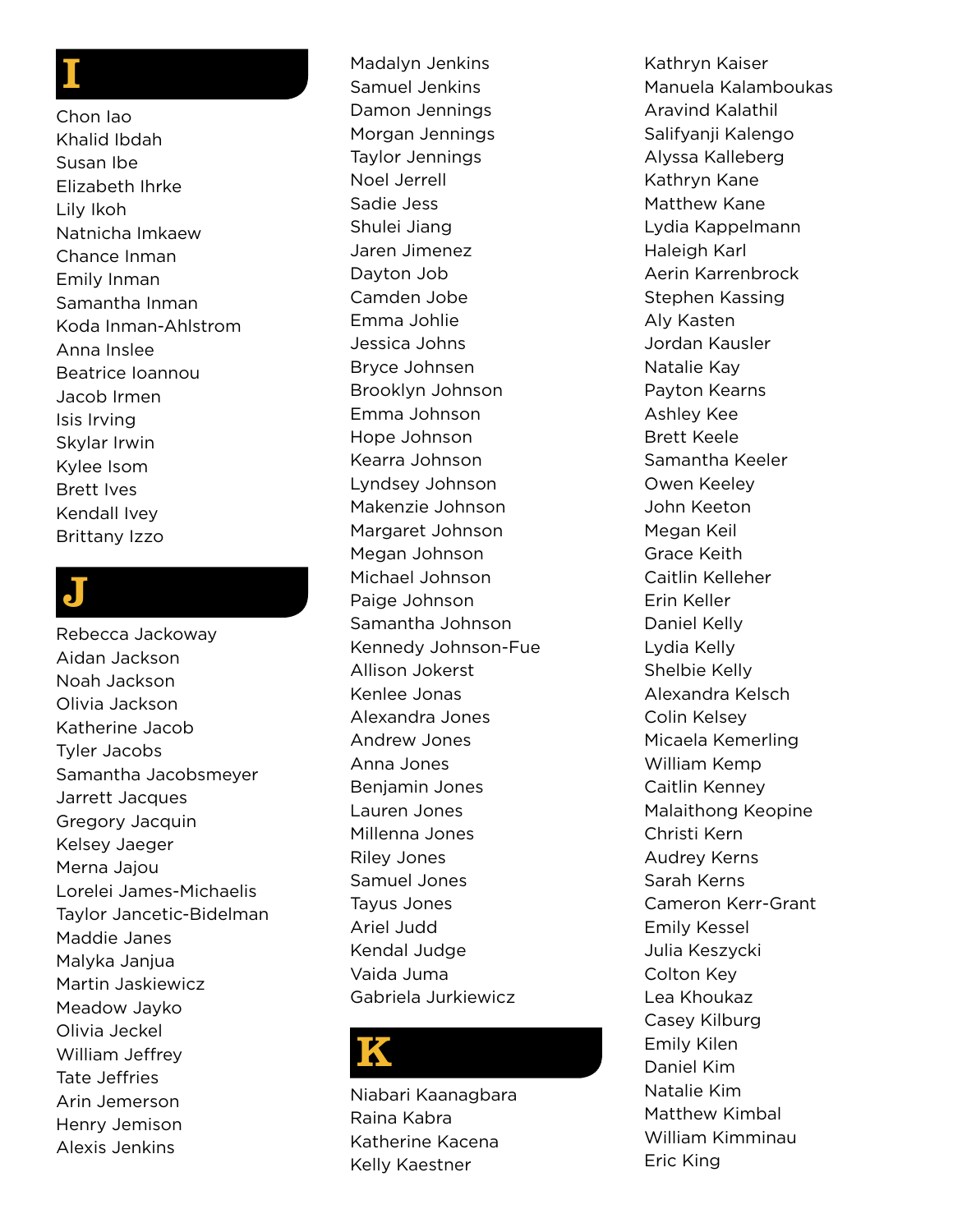Jameson King Jennifer King Kiana King Madison King Patrick King Erica Kingdon Jessica Kingwill Culley Kinsella Karlie Kinsey Coy Kirby Elliana Kirkland Grace Kirksey Blake Kirtley Elias Kisida Austin Klarsch Callie Klein Samuel Kleinmuntz Kaylee Kleoppel Nicholas Kline Cody Kling Shannon Kling Alexandra Klusmeyer Kyle Knapp Ryan Knapp Beth Knappenberger Emma Knickman Grayson Knight Madison Knight Kobe Knisley Rick Knoedelseder Emma Knopik Steven Knotts Stephen Knowlton Rachel Koch Joshua Koenig Matthew Koenig Sean Koetting Benjamin Kohlhaas Ekene Kokelu Amanda Kokotovich Vivian Kolks Samantha Kollmeyer Corinne Kolzow Rebekah Komer Jessica Kondratenko Layne Konneman Helen Korcak Savannah Korn

Noelle Korta Zoe Korte Jessica Koscelny Gannon Kosowski Kimberly Koutsogiannis Katherine Kovacich Kaelyn Kovarik Hunter Kowalski Barley Kozlowski Eyram Kpenu Emma Kramer Moira Kramp Andrew Krause Lillian Kraxberger Kermit Kreder Fatimah Krgo Gabrielle Krimmel Nicolas Krueger Thomas Krueger Sophia Krug Joseph Kuhlmann Emily Kuhnert Nathan Kulczak Aishwarya Kumar Kevin Kumar Shray Kumar Ivory Kump David Kunz Sophia Kurle Cameron Kurtz Sarah Kusnitz Sidharth Kutikkad Sarah Grace Kutter Alexis Kuykendall Michaela Kuzila Christian Kweon

#### L

William Laan Jiaqi Lai Ashton Lairmore Rhishitha Lakshmikantha Alanna Lalich Brooke Lally Sophia Lamb Abby Land Zoe Landis

John Lane-Watson Derek Lang Grace Langan Katherine Langen Brenden Lankau Justin Lannin Lisa Lantz Adam Lappe Samantha Lappin Jonathan Larimore Brenda Latamondeer Anna Laughlin Caleb Laughlin Katelyn Laughlin Anna Law Kathleen Lawler Kira Lawler Meghan Lawlor Cayden Lawrence Abigail Laws Madison Lawson Jordan Lazenby Annie Le Michelle Le Joshua Leach Juliann Leak Autumn Lear Emma Leary Fallon Leaton Christian Leddell Isabella Ledonne Brandon Lee David Lee Hee Lee Meaghan Lee Patrick Lee Rhaea Lehman Hannah Lehnhoff Jillian Leiby Dawson Lemmons Casey Lenski Madeline Leonard Trisha Leong Mary LePique Lauren Leppert Madelynne Lepsky Kaitlin Lesinski Haley Lester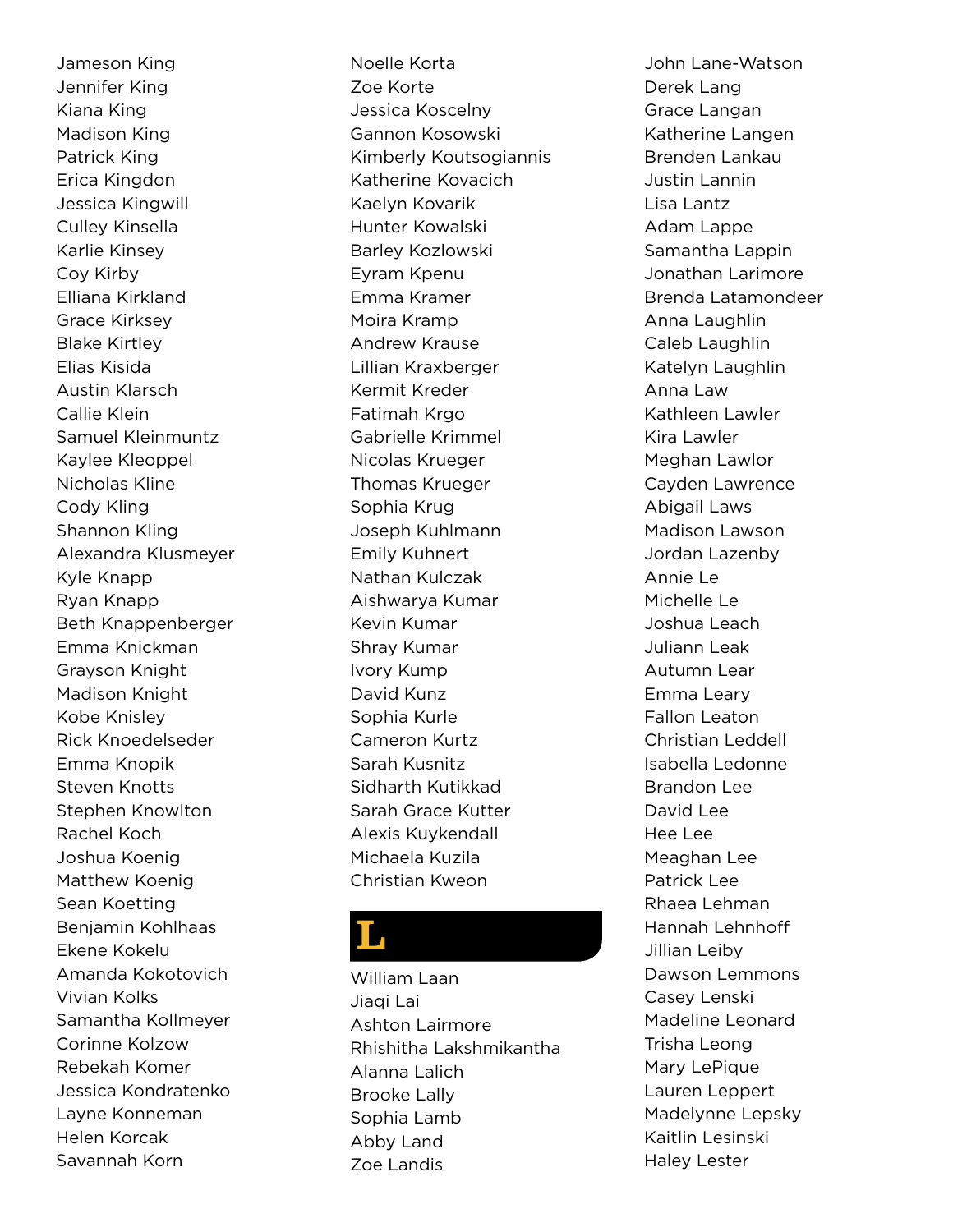Marissa Levi Abigail Lewandowski Sophia Lewczuk James Lewis Jilliane Lewis Morgan Lewis Anyi Liang Francis Licavoli Evan Lichtenegger Charles Liggett Louis Lightfoot Rhianna Lightle Gabriel Lima Shuwen Lin Brooke Lincoln Sophie Lingle Dayna Linneman Elizabeth Lippelman Eric Lis Taylor Liscum Kaitlyn Litchfield Bradley Litwicki Mengkai Liu Sijia Liu Xinting Liu Edith Livers Iman Lloyd Hannah Lochen Drew Lockhart Victoria Lofland Tanner Logel Kathryn Lohman Abigail Lohmeyer Darren Long Kaitlyn Long Tyler Long Brittany Lopez Jack Love Macy Love Connor Lovelace Jacob Lowe Emily Lower Kendall Lownds Kamillah Lucas Sarah Luebbert Claire Luetkemeyer Carson Lujin Xavier Lukasek

Brittany Lukins Clare Lund-Molfese Zoe Lundstram Ethan Lungren Patricia Lupu James Lyerla Brooklyn Lykins Margaret Lyon Megan Lyon

#### **M**

Evelyn Mabie Andres Machado Aditya Maganti Aubrielle Maginness Luke Magnante Elizabeth Mahacek Riley Maher Juliet Mahony Jared Mai Haley Main Emma Malinee Bailee Maliwat Umer Mallick DeMario Malone Christopher Manie Molly Manley Abigail Mann Marissa Mann Austin Manning Simon Manring Elyse Mansfield Makaila Manuel Anela Manzanares Remingtin March Meaghan Marcin Joshua Margherita Jillian Marino James Marjamaa Cassandra Marks Hailey Markt Sara Marquardt Justin Marrs Alexis Marsala Elizabeth Marszalek Christian Martin Kamryn Martin

Nichole Martin Rachel Martin Victoria Martin Grace Martinez Andrew Marty Angela Marulanda Jordan Marushak Jennifer Marx Gianna Marzano Amara Mason Christina Mason Kelsey Mason Madison Mason Haley Massa Ryan Masterson Lenytte Matos Mariah Matson Daryna Matsyokha Mario Matteucci Kyle Matzdorf Camille Maule Ben Maxon Lydia Mayer Aaron Mayo Kristen McAllister Mason McAnally Callahan McAndrew Cydney McCafferty Autumn McCarthy Erin McCarthy Zoe McCarthy Matthew McCauley Savannah McCauley Maya McClain Molly McClanahan Connor Mcclintock Raynah Mcclure Easton Mccomas Jackson McCombs Meaghan McConkey Michael McConkey Kaitlyn McConnell Taylor McCormick Parker McCracken Hannah Mccrary Kathryn McCulloch Devyn McDaniels Molly McDermott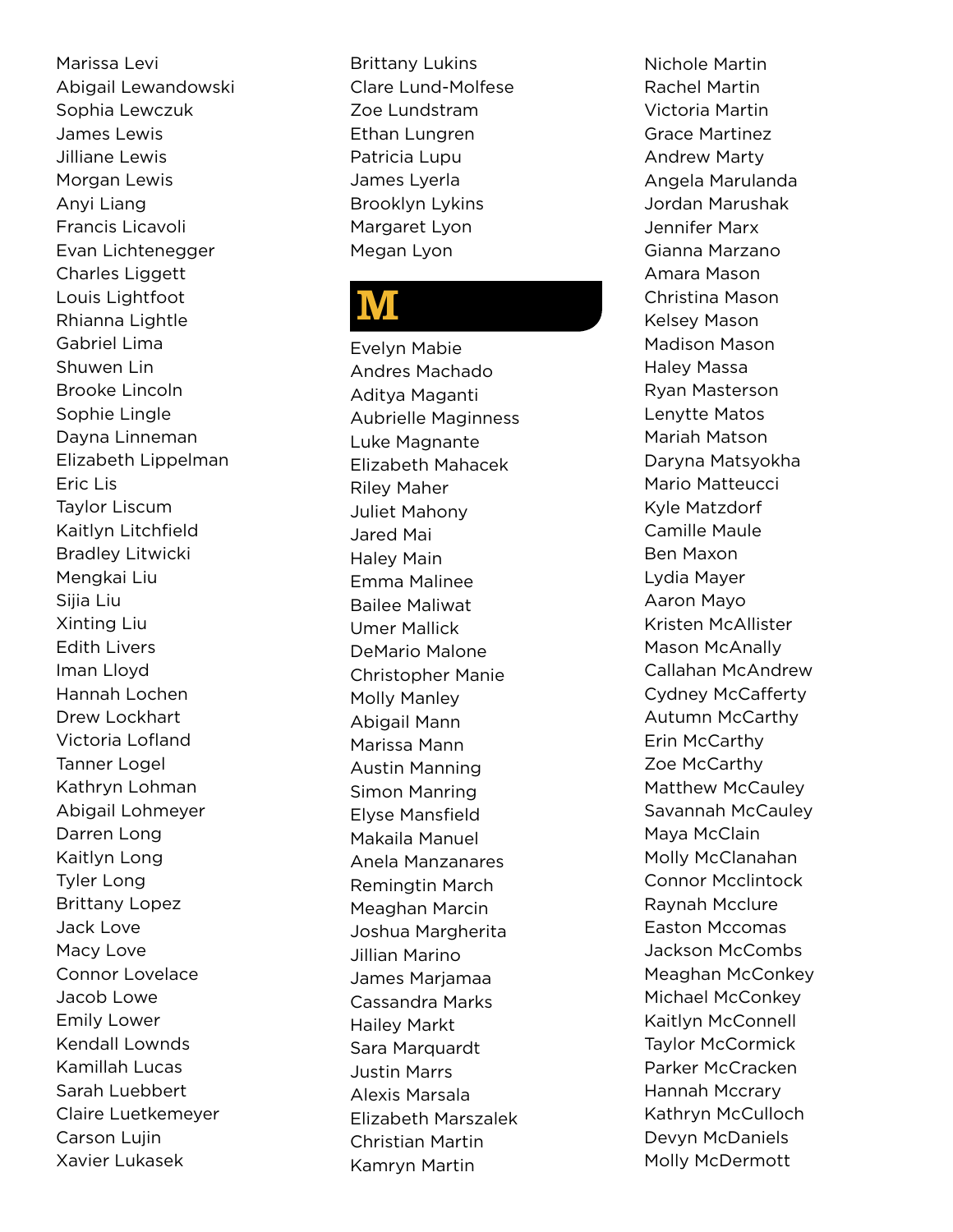Katelyn McEnroe Joshua McEwen Erin Mcfarland Kathryn McGarr Kennedy McGhee Breanna Mcgilton Hannah McGivern Allison McGowan Isaiah McGuire Sydney McGuire Cody Mchardy Katelynn McIlwain Elizabeth McIlyar John McInerney Jacob McIntosh Faith Mckeever Thomas McKenna Jacquelyn McKenzie Ryan McKeon Amanda McKillip Hunter McKinney Cade McKnelly Delaney Mcknight Emily Mclanahan-Hluzek Morgan McLaughlin Caroline Mcleod Megan McLeod Connor McLindon Liam McMahan Braden McMahill Anna McMahon Abbey Mcnally Bradley McNear Josephine Mcnunn Thomas McSweeney Joseph Mctague Madison McVan Dymond McWilliams Kelly Mebruer Alexandra Medina Kendra Mehl Burt Mehmeti Ryan Mehrer Akshay Mehta Christina Meier Emily Meier Brooke Meine Marley Meinking

Leketor Member-Meneh Chloe Memeti Spencer Mende Katelyn Mendenhall Michael Mendez Dominic Menendez Lin Meng Senay Mengesteab Paige Menna Noni Meredith Hannah Mergen Lydia Merkerson Samuel Merrifield Kaitlyn Mersman Hunter Mesko Maxwell Messer Riley Messer Haley Metz Deanna Meyer Madison Meyer Rachel Meyer Samuel Meyer David Meyerhoff Kelsey Meyerkord Kalkidan Mezgebu Madalyn Michael Maleigha Michael Kacie Mihalovich Zachary Mikuls Caylie Milazzo Joshua Miles Natalie Miles Emma Millard Bethany Miller Colten Miller Garrison Miller Haley Miller Heather Miller Ian Miller Jessica Miller Lillian Miller Megan Miller Reagan Miller Tylar Miller Abbey Mills Alissa Mills Conor Mills Joshua Mills

Annelise Miner Joseph Miner Laura Miner Rachel Miner Allyson Minor Danielle Mintzlaff Delaney Minutillo Domenica Miramonti Abigail Mirikitani Rachel Misner Andrew Mitchell Dejia Mitchell Noah Mitchell Riley Mitchell Taylor Mitchell Erin Mocker Alexandra Moderski Savannah Modesitt Myles Moise Megan Moll Allison Mollett Skylar Monroe Pamela Montano Claure Amanda Montgomery Brooke Montgomery Lauren Montgomery Zoe Montgomery Anna Moore Anna Moore Bailey Moore Bailey Moore Erin Moore Katherine Moore Wyatt Moore Zairai Moore Toni Morcos Maya Moreau Timothy Moritz Sean Morrow Nicole Morse Sophia Morton Charles Mosley Jayda Moss Anna Mounivong Kathryn Mouse Wesley Moyer Evan Moylan Alesia Mozee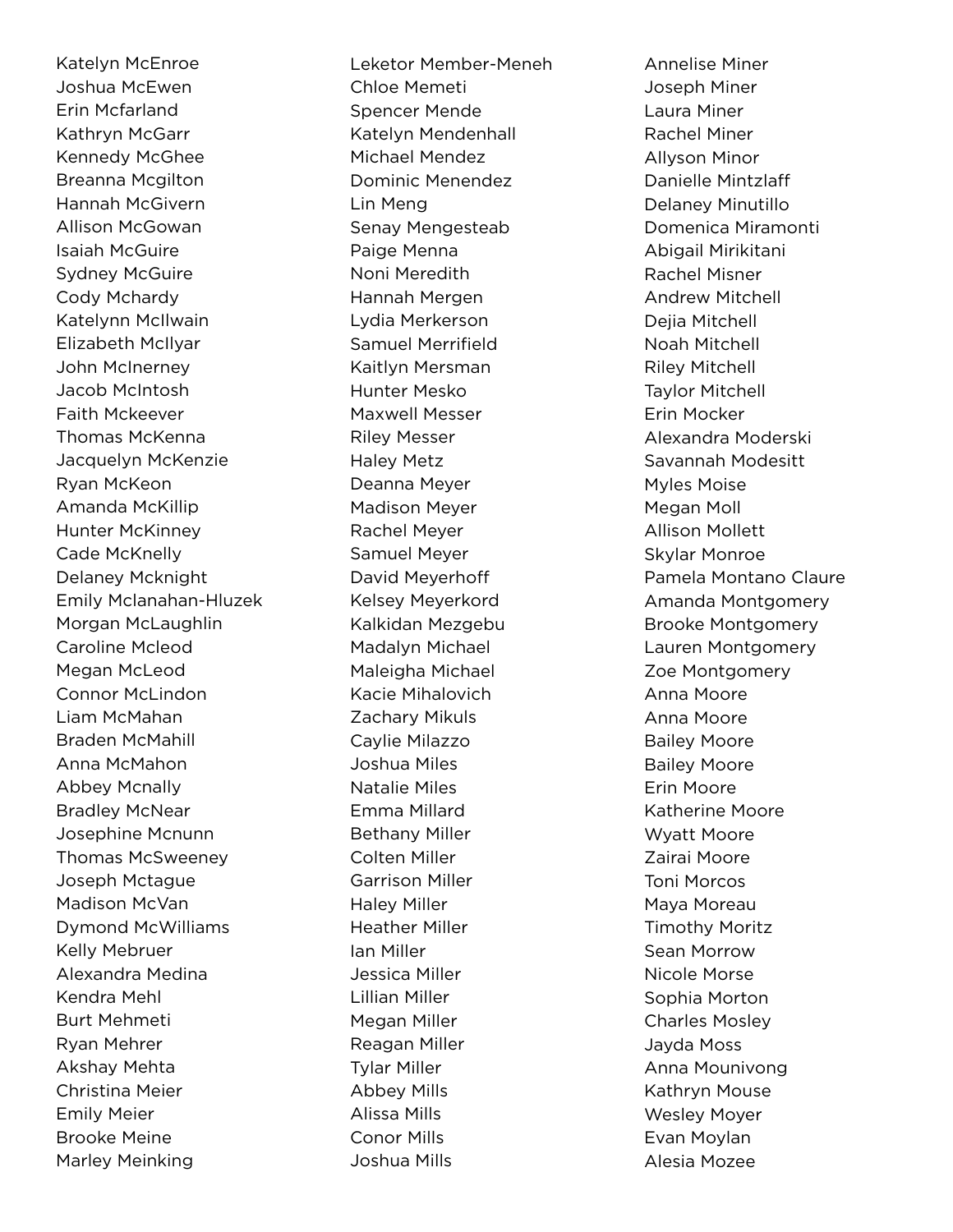Louisa Msechu Katherine Mulhern Destiny Muller Macy Mundwiller Haider Munir Codi Munson Laura Murgatroyd Mary Murphy Casey Murray Christian Musgrave Benjamin Musgraves Oriana Myers Imani Myint Leslie Myrick

#### N

James Naert Molly Nash Anna Nastasi Sarina Neal Sophie Nedelco Emma Neel Paige Neff Andrea Neiman Nicholas Nellesen Benjamin Nelson Brandon Nelson Josette Nelson Sierra Nelson Eva Nelson-Ochs Reagan Netemeyer Lauren Neubauer Brett Newberry Jacob Newland Amalia Newman Macgyver Newton Mariah Newton Sage Newton Allen Nguyen Duy Tung Nguyen Jessica Nguyen Julie Nguyen Timothy Nguyen Tobin Nguyen Anne Nicholl Kylie Nichols Shane Nichols

Devin Nicholson Emily Niehaus Grace Nielson Jon Niemuth Amanda Nieters Lindsey Nieuwenhuizen Madison Nieuwenhuizen Maia Nikkel Beatrice Nkansah lieoma Nkenchor Grace Noble Savanna Noel Ryan Nolan William Nolte Mitchell Norman Sydney Norris Adrianna Northrop Melanie Noser Osman Noueiry Emma Novak Ian Nowacki Matthew Nussbaum

#### O

Carrick O'Bleness John O'Brien Mary O'Brien Mia O'Brien Linden O'Brien-Williams Ryan O'Connell Bridget O'Day Scott O'Dell Michael O'Keefe Katherine O'Russa Megan O'Russa Lane Oakes Rachel Obenhaus Heidi Obermark Amanda Obeso Jack Obrien Paul Odu Megan Oduyoye Lexi Oetterer Mariah Oke-Thomas Alexandra Okeson-Haberman Mukaosulu Okolie Annord Okyere

Maria Olivos Abdul Omar Tyanna Omazic Alayna Orchard Grace Orlikowski Dezirae Orozco Robert Orr Michael Osher Sarah Overby Allison Overschmidt Alyssa Overton Pyam Oveys Ashley Owens Ryan Owens

#### P

Natalie Pace Collin Page Noah Palazza Hannah Palmeter Vivika Pandian Eleanor Panicola Donte Pankey Brandon Pappas Henry Paraino Komini Pardalos Alexander Park Adia Parker Anna Parker Emily Parker Isabella Parker Jessica Parker John Parker Maya Parker-Smith Julianna Parsons Carli Pashia Meghan Pate Dharti Patel Himani Patel Priyanka Patel Ravi Patel Vishal Patel Hollyn Patrick Katherine Patterson Sophia Patterson Derek Patton Kaitlin Paynter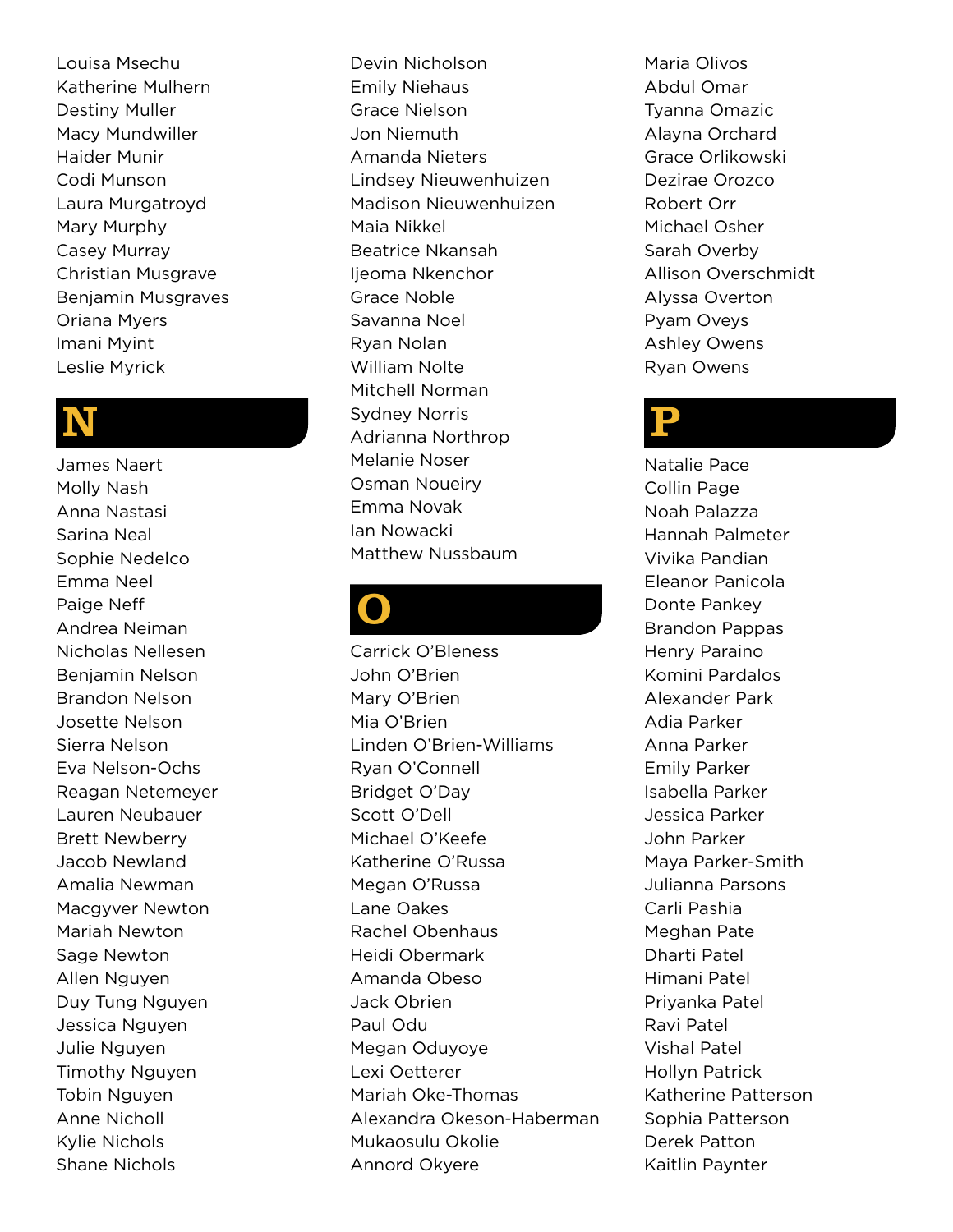Grace Pea Sydni Pearson Liam Peck Ricardo Pena Wesley Pendleton Ruicheng Peng Alissa Perkins Elsa Perreand Mary Perreault Shelby Perry Jessica Lynn Perue Jonathan Pescaglia Caroline Peters Justin Peters Michelle Peters Megan Petersen Cole Petershagen Cade Peterson Tyler Peterson Rachel Petro Kathryn Petruska Taylor Petska Noah Petti Jewell Pfister Alivia Pham Augustus Phelps Mackenzie Philippe Caitlyn Phillips Josie Phillips Samantha Phillips Sophia Phillips Cameron Phipps Terrence Phipps Claire Piburn Diego Pico-Vazquez Paige Pieper Natasha Pierre Bailey Pierson Gregory Pierson Olivia Pine Paige Pippin Marisa Pisterzi Luke Pittman Ante Plecas Larry Plunkett Rylan Polikov Emma Politte Emily Polizzi

Camden Pollihan Jeffrey Pollmann Mark Pollmann Megan Polniak Isabella Pompiean Sophia Pomrening Kaylee Popejoy Aidan Poppe Sydney Poppe Kathryn Porter Samantha Porter Brandon Poticha Jonathon Potochnic Megan Potter Nicole Poulos Andreya Powell Jalyn Powell Jarel Powell Faith Power Coby Powers Thomas Powers Zachary Powers Veronica Pozdal Nathaniel Prather Keerthivaas Premkumar Benjamin Prentiss Jacob Presler Cierra Presson Grace Prestley Maria Preuss Chloe Prewett Mackenzie Prewitt Zachary Prey Sarah Pribe Elizabeth Price Ian Price Tyler Price Elise Prickett Jacob Pritchett Jackson Ptasienski Paul Pudil Ardria Pugh Anthony Puleo Alyssa Pulley Taylor Purvis Lindsey Pyatt Adrienne Pyeatt

## Q

Ryan Quicke Mia Quinn

#### R

Andrew Raddant Connor Raethka Mohammad Rahiyan Edith Ramirez-Salazar Parker Ramseur Jami Rance Elizabeth Rand Bonnie Randall Elizabeth Randall Emily Raney Cody Ranfeld Cody Rankin Lauren Rankin Alexandra Rapp Rachael Raub Alexandria Ravert Garrett Ray Ian Ray Jacob Ray Madison Read Deandre Reading LaDymon Readus Vincent Rebello Emily Redford Anastasia Redmond Iris Redmond Austin Reed Deja Reed Kennedy Reed Kristen Reese Celestial Reeves Mary Reeves Lauren Regan Kathryn Reich Evan Reichard Zachary Reinert Brooke Reinsch Allison Renaud Steven Renfroe Avery Renshaw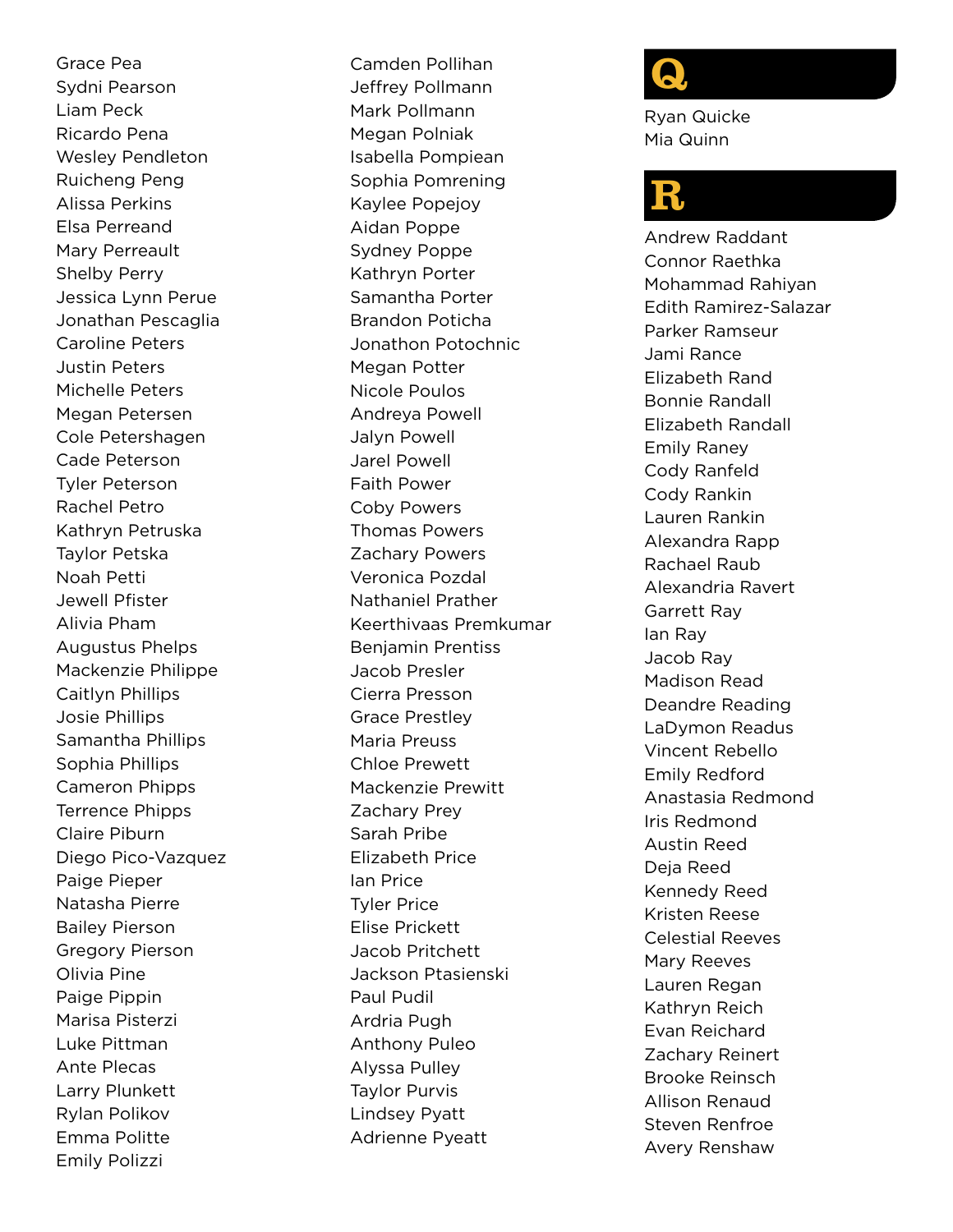Mason Renshaw Adriana Requenes Karlee Resler-Seek Jacob Resnick David Retherford Chad Reusch Kelby Rewerts Daniella Reyes Dominic Reyes Noelle Rhoades Grace Rhoads Kamryn Rice Ronin Rice Zoe Rich Andrew Richardet Sophia Richards Sydny Richards Connor Richardson Jordan Richardson Madeline Richter Tessi Rickabaugh Benjamin Ridder Caleb Ridings Kaylee Riebel James Riechers Jacob Rief Abigail Ries Jessica Rigby Bryce Rigden Elliot Rigsby Jaylen Riley Alyssa Ripley Courtney Risner Lillian Risse Taylor Ritson Laine Ritter Leticia Rivera Karson Rivers Jacob Roach Allison Robaska Nicholas Robbins Jason Roberts Jessica Roberts Natalie Roberts Nathaniel Roberts Hannah Robertson Sydney Robertson Alec Robinson

Dominique Robinson Rachael Robinson Zachary Robinson Haley Robison Danielle Rock Andrew Rocklage Conner Rockow Della Rodenbaugh Kirstin Roderick Alexis Rodgers Aaron Rodriguez Joel Rodriguez Francesca Rodriguez-Hart Jack Roettger Jenna Rogers Margaret Rogers Weston Rogers Kaitlin Rohlfing Elijah Rojas John Romer Daniel Romm Adam Rooney Alexandra Roper Kathryn Roper Julia Rose Karalyn Rosenberg Katarina Rosenberger Claire Rosentreter Emma Ross Mary Ross Skyler Rossi Kamryn Rosuck Caycee Roth Clare Roth Olivia Rothwell Benjamin Rouder Baylen Roundtree Annalee Roustio Cameron Rowe Claire Rowe Katelyn Rowe Christopher Rueve Abigail Ruhman Neftali Ruiz Brooklin Runge Derik Russell Miya Russell Caitlin Ruth

Ethan Ryan Shelby Ryan Chloe Rzeppa

#### S

Arrionna Sackett Daniyal Saeed Zara Saiyed Allison Salamone Victoria Salathe Anthony Salerno Isabella Salerno Natalie Sales David Javier Salgado Bettan Analise Sampson Jackson Samson Leah Sanchez Lauren Sanders Michel Sanders Josie Sands Lillian Sands Ariana Santilli Alexandra Sapaugh Kamilla Sarvestani Alisa Sass Venkatesh Satheeskumar Jake Sauer Kiersten Saunders Matthew Saunders Krystal Saverse Briana Savidge Dorothy Scales Zachary Scamurra Adam Scantlin Mia Scaturro Bayleigh Schad Alexander Schaedler Greyson Schaefer Jordan Schafer Mary Schallenberg Jackson Schappert Kylie Schatmeyer Austin Schaub Hayley Schaub Matthew Scheller Sarah Scherrer Andrew Schlager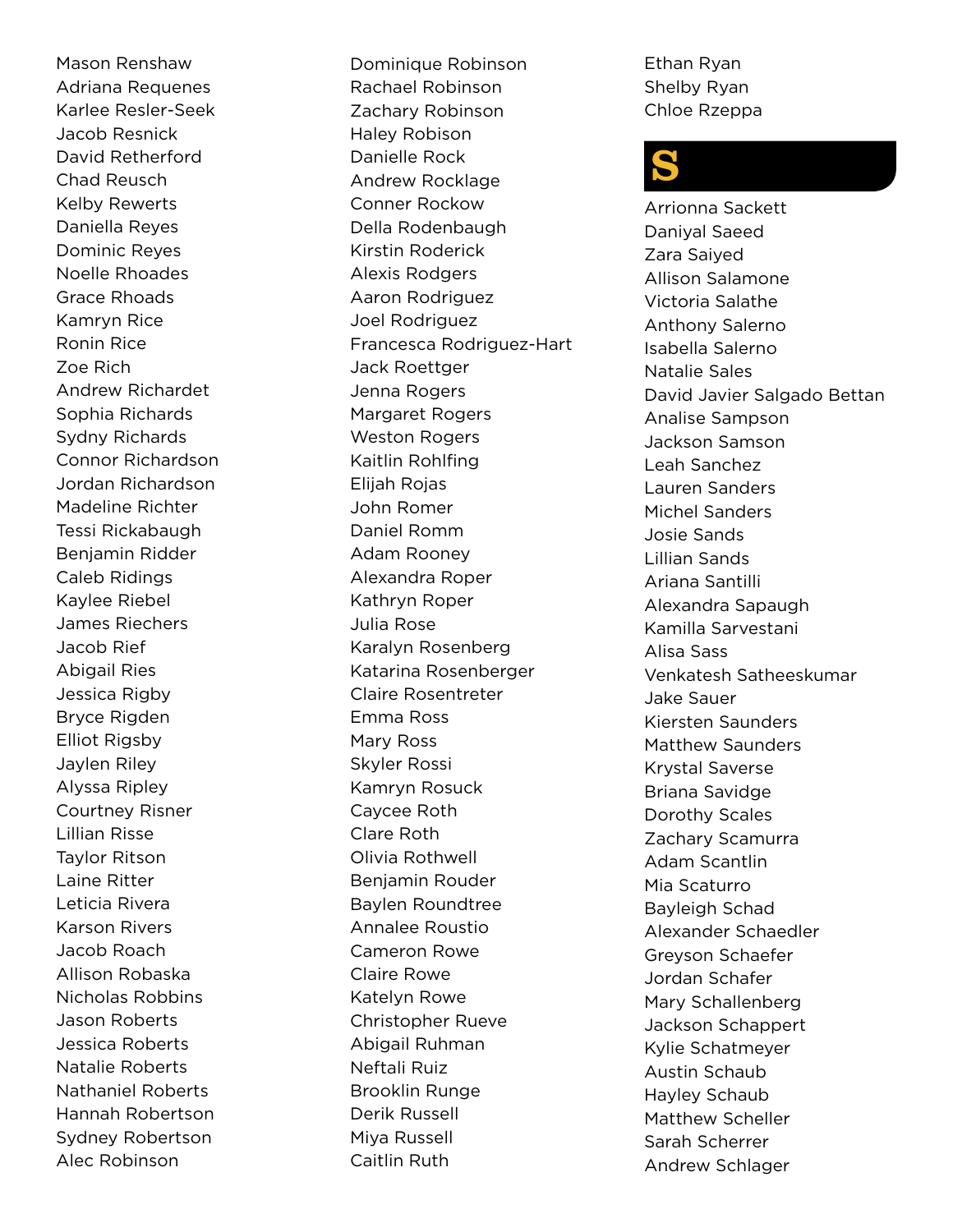Angela Schlaker Elizabeth Schlaker Sydney Schley Paul Schloesser Ellen Schmidt Joseph Schmidt Madison Schmidt Morgan Schmidt Alyssa Schmitz Savannah Schnabel Troy Schneider Nathaniel Schneiderjohn Benjamin Schnelle Jalyn Schnetzler Ryan Schnitker Michael Schnur Madeline Schnurr Kelly Schoessling Emily Schonemann Jenna Schopen Madison Schott Hannah Schram Blake Schreck Isaiah Schroeder Sarah Schuermann Allison Schuette Miranda Schuh David Schultheiss Allison Schulz Justin Schulz Margaret Schutte Emma Schwartz Jenna Schwesig Michael Schwinn Andrew Scott Gabrielle Scott Leah Scott Liberty Scott Ridley Scott Sydney Scott Alison Scrivner Emily Scully Seth Seagraves Alexis Seals Hannah Sears Daniel Sedlacek Patrick Seeling Abigail Seidler

Elizabeth Sekarski Keltin Serio Caleb Sewell Elijah Sexe Ben Sexton Natalie Sexton Caleb Seymour Erica Shangraw Emily Shanholtzer David Shapshovich Alexandra Sharp David Sharpe Sydney Shattelroe Reagan Shatto Emily Shaw Donia Shawn Morgan Shayler Riley Shea Kyle Shearrer Ceara Sheehan Zach Shelangoski Victoria Shepard Mary Shepherd Allison Sher Andreas Sherman Allyson Sherwin Stuti Sheth Daniel Shi Alyssa Shikles Riley Shirk Courtney Shockley Chloe Shoemaker Karlie Shoemaker Faramola Shonekan Benjamin Shostak Justin Shotton Megan Shroff Jackson Shultz Brooklyn Shumate Ethan Shumate Hannah Shupert Kendra Sibert Mitchell Sidden Rylie Siebel Alexandria Sieckmann Eric Siemens Brian Sierra Noah Signaigo

Anna Sih Julijana Siljanovska John Silva Alyssa Silverberg Heather Silvey Merrick Silvis Lynnya Simmons Thomas Simmons Daniel Simon Eric Simon Savannah Simpson Bailey Sims Tracey Singer Daniel Singh Alexis Singleton Ryan Sinkler Alexander Siro Delaney Sisk Dalton Sisson Alyssa Sitkowski Alisa Sivapiromrat Drake Sivils Michelle Skroba Samantha Skyles Keiarra Slack Rachel Slings Ashley Smith Camden Smith Caroline Smith Christopher Smith Daniel Smith Ethan Smith Ian Smith Kyle Smith Nya Smith Serena Smith Jack Snelling Denver Snider Nicole Snow Matthew Snyder Izaak Sochinski Matthew Soehngen William Soete Alexandra Sohl Isaac Soifer Charlotte Soldner Roberto Soltero Nicholas Sondermann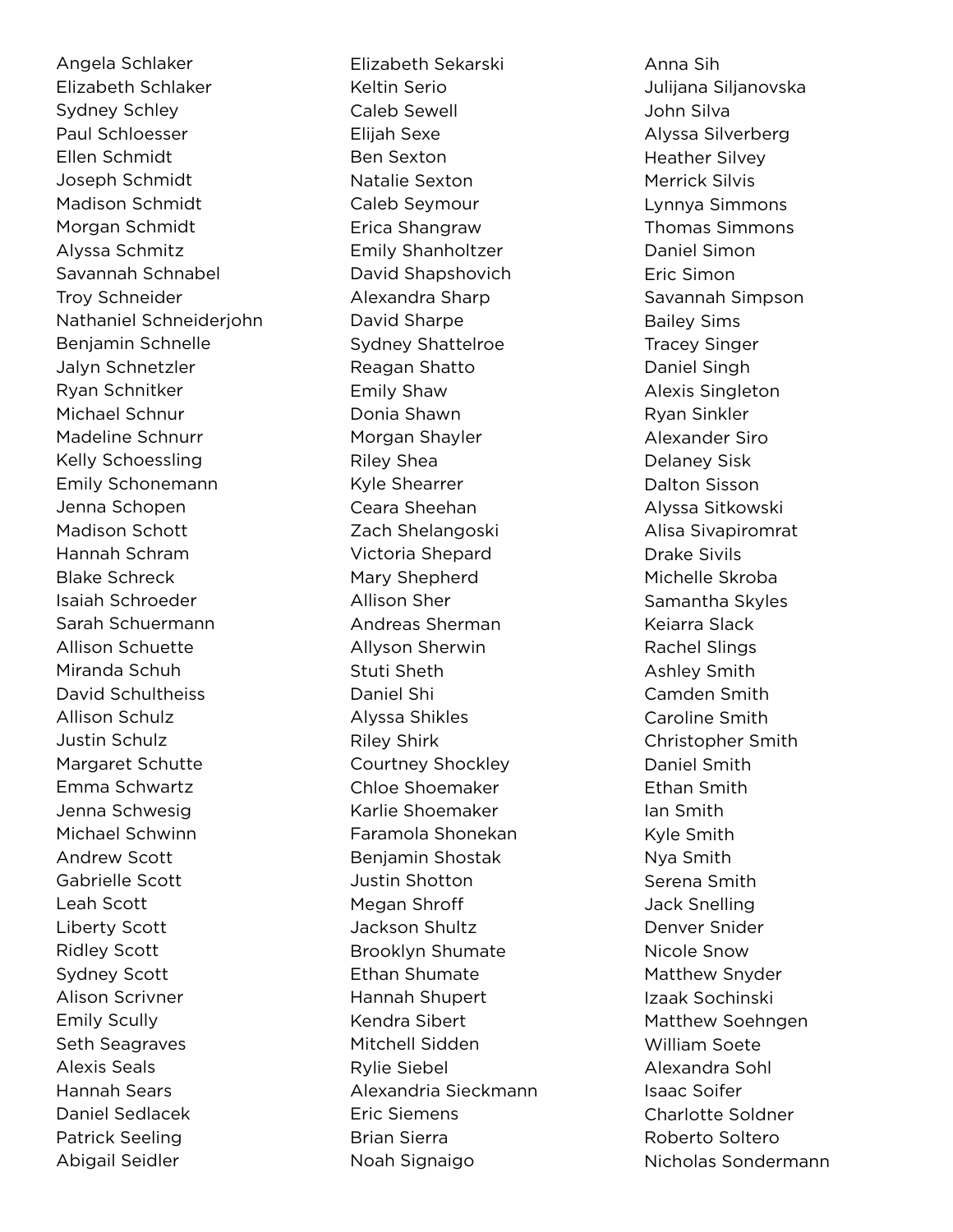Kiwon Song Olivia Sonnenberg Katherine Soucie Taylee Soukup Samantha Spain Abbie Spangenberg Nandi Sparrock Madelyn Specht Leah Speer Paige Spencer Maxim Sperry Brendan Spicer Isaac Spitler Gillian Spiva Ryan Spratt Maxwell Staab Lillian Stadtler Taylor Stanton Harley Stapp Carter Starnes Joshua States Jaden Statham Nicholas Staver Molly Stawinoga Jonathon Steele Dalton Stegeman Kassandra Steger Nicholas Steger Ashton Stegman Max Steib Ethan Stein Megan Steinheimer Alexis Steinmeyer Sydney Stellern Jalin Stelzer Joseph Stephens Carly Stern Robert Stevens Katherine Stevenson Alissa Steward Andre Steward Tiffany Steward Jane Stewart Joseph Stewart Sarah Stich Tristian Stickle Katherine Sticklen Kyle Stiebel

Ellen Stingley Michael Stitz Kira Stock Alexis Stockwell Amanda Stoker Grant Stokes Annabel Stollenwerck Carson Stone Jenny Stone Paige Stone James Storgion Jacob Stork Paige Stortz Annika Storvick Matthew Stout Mitchell Stout Trevor Stratton Brittany Strelitz Spencer Stringer Olivia Stripling Griffin Strong Maximilian Stroyeck Olivia Struttmann Kamile Stuckey Paul Studdard Kenton Studer Kaelyn Sturgell Jack Suarez Payton Suddeth Cason Suggs Abby Summers Fanxi Sun Wenting Sun Maxwell Super Abigail Sutter Grace Sutter Sydney Sutter Ardriannah Sutton Briann Sutton Myca Sutton Kaitlyn Swacil Nathaniel Swan Andrew Swanson Veronica Swearingen Hannah Sweetwood Morgan Sylvester Natalia Szarnecki Stephanie Szarnecki

#### T

Kathryn Taaffe Joshua Tagtmeyer Lexie Talpers Qisheng Tang Xiaoya Tang Yanyun Tang Mackenzie Tapscott Stephanie Tarr Abbey Tauchen Kaili Taylor Kristina Taylor Richard Taylor Zachariah Taylor Ian Teoh Devon Terry Saxon Teubner Casey Thater Emily Theriac Joshua Theus Bridgette Thogo Allison Thomas Christina Thomas James Thomas Daniel Thompson Ellen Thompson Greer Thompson Jacob Thompson Rui Tian Yihan Tian Geoffrey Tibbles Nickolas Tiberghien Yu-Chu Tien Jessica Tifase Nicole Tinsley James Tipton Michael Todd Lee Toellner Madilyn Tominia Christopher Toms Eleonora Topchian Dominic Torno Francis Torrento Victoria Touzinsky Madison Towns Dawson Townsend Mason Trafford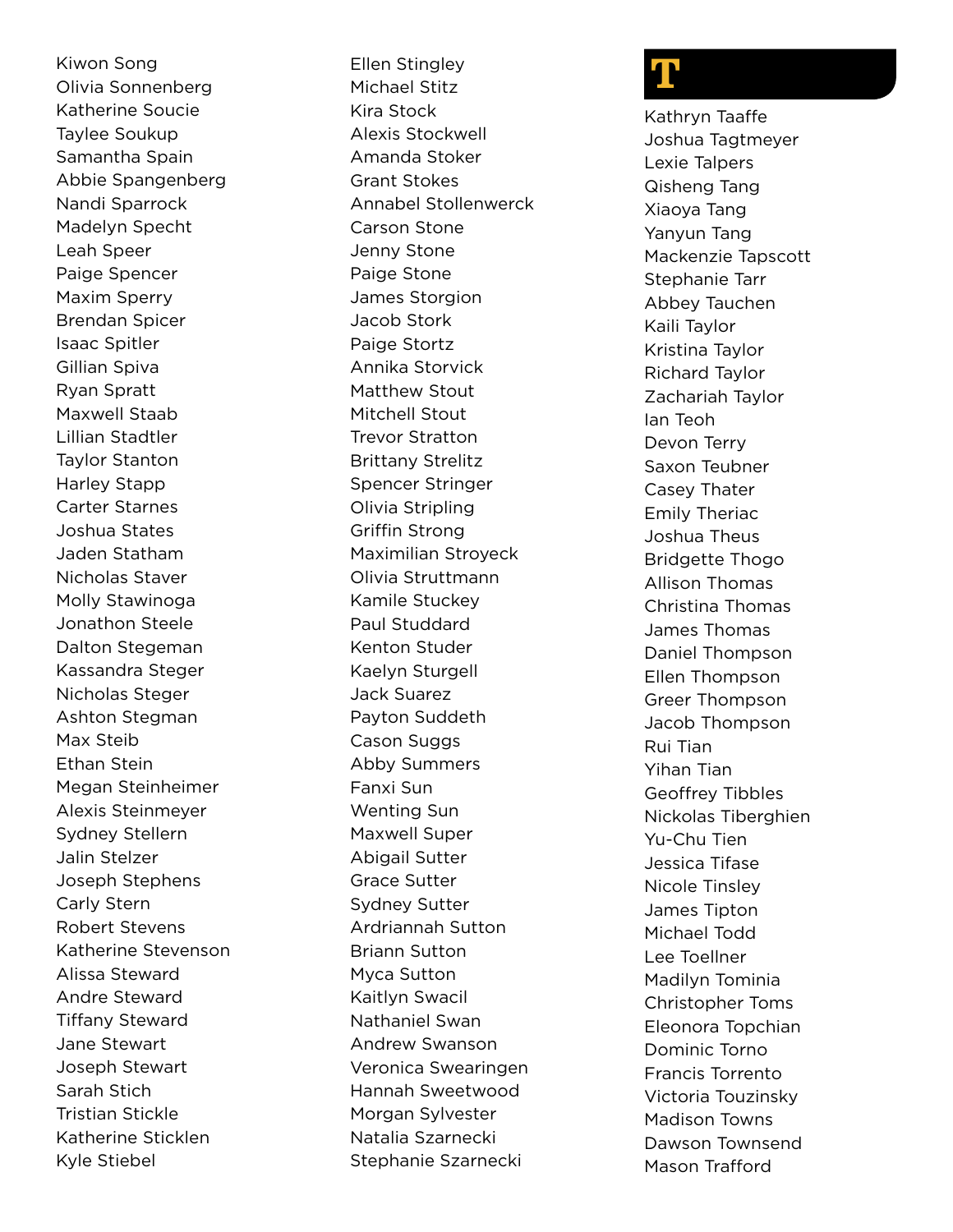Victoria Trammell Ellen Tran Carley Transano Elizabeth Trau Erin Trickel Donnazia Trigg Marissa Triller Dinis Trindade Megan Triplett Lucie Trokey Madelyn Trost Elizabeth Trotier Carly Troupe Luke Troyer Eric True Ashley Trueblood Nicole Trznadel Aldo Tuccillo Ava Tucker Kendall Tucker Lucy Tuholske Jacob Turley Katlyn Turmo Marie Tweedie Grant Twombly Lauren Twombly Jasmyne Tyler Ryan Tyler Sydney Tyler Zoe Tyler

#### U

Caitlin Ung Erich Unterschutz Abaigeal Uphoff Mayela Urizar Kailey Urnikis

#### V

Grant Vacca Arya Vaid Zachary Vajda Juan Valencia Corey Valleroy Zachary Valleroy Eric Van Delden

Jaynie Vanatta Eliza Vancheva Kaye Vandendaele Bailee VanDeren Sarah Vaneva Joseph Varacalli Alejandra Vargas Joshua Varnon Ethan Vaughn Lukas Veinbergs Jessica Velazquez Samuel Ventrillo Conner Verhulst Weston Verhulst Mikella Vermaire Andres Vigil Matthew Vincent Delanie Vinzant Jordan Visina Kelsey Vogel Madeline Vogelweid Cole Vogt Jordyn Vollmer Emma Volmert Justus Voss Lilia Voss Sofia Voss Seanna Vrana

#### **W**

Erica Wade Andrew Wagner Margo Wagner Zoe Wagner Muhammad Waheed Sierra Wakkure Melody Walkenhorst Jacob Walker Katherine Wallace Maxwell Walsh Hannah Walters Jordan Walters Sterling Walters D'Angelo Walton Abigail Wampler Xuezhao Wan Jiang Wang

Jinghui Wang Xinyu Wang Joseph Wansing Andrew Warbritton Audrey Warbritton Joshua Warden Jacob Warfield Belle-Lynn Warn Kristina Warner Michael Warner Lauren Warnken Abigail Warren Kelsey Warren Nicholas Waters Anthony Watkins Brooke Watkins Olivia Watt Nicholas Waycaster Hunter Wayland Baylor Webb Jessica Webb Andrew Webber Garett Weber Sydney Weber Reiss Wegman Benjamin Weibel Nichole Weibel Jessica Weinberg Alexander Weinzierl Anna Weir Brady Weir Ethan Weiss Jessica Weiss Katelyn Weith Madison Weitlauf Jolie Welch Sophia Welch Ethan Weld Ethan Welker Alexander Wells Rebecca Wells Madelyn Welsh Daniel Wenstrup Frederick Werth Abby West Collin Westbrook Madelynn Westhoff Kayla Wetzel